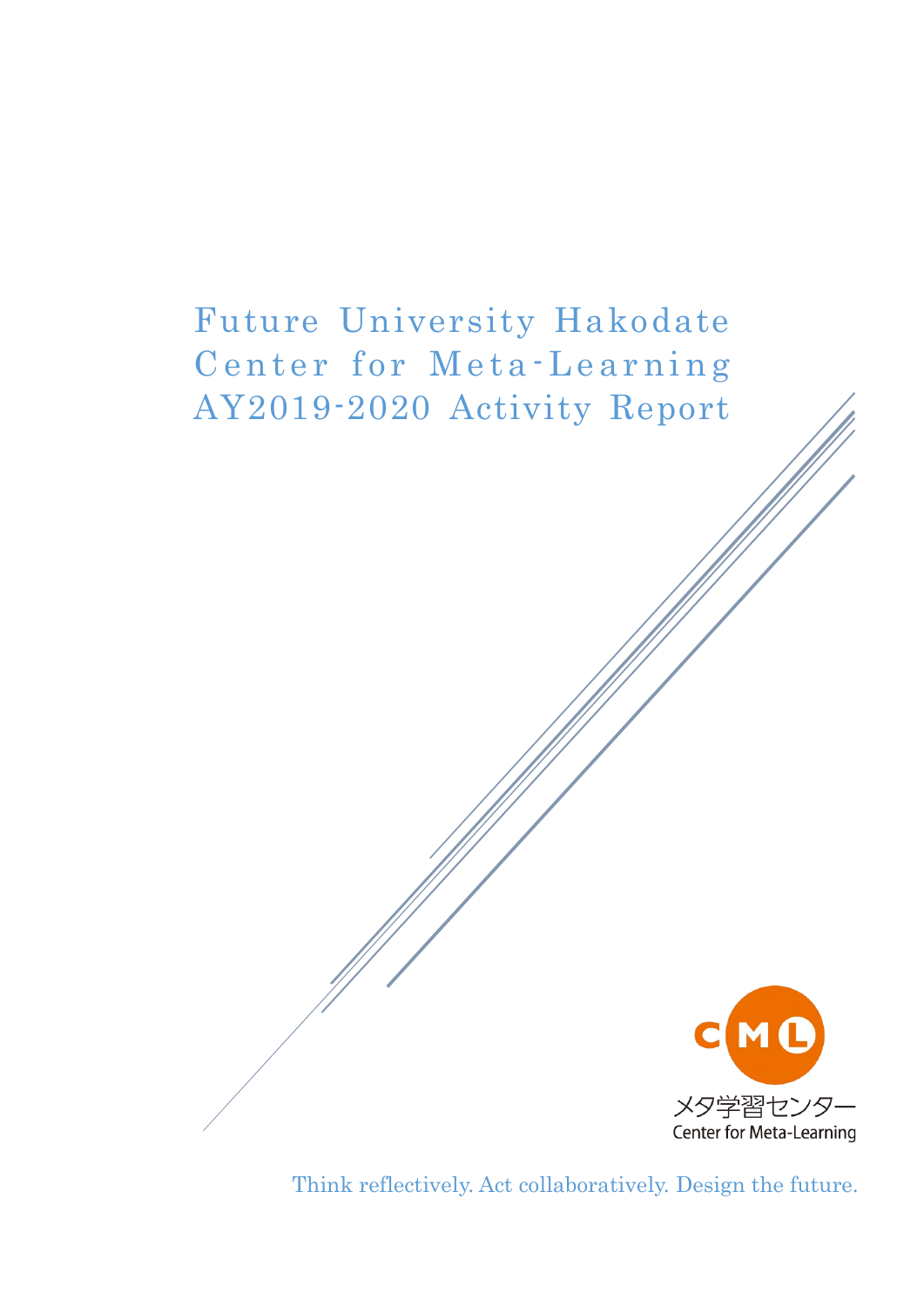# Contents

|    |                     | AY2019-2020 Committee Members ………………………………………………………                                                                                                                                                                            | 02 |
|----|---------------------|--------------------------------------------------------------------------------------------------------------------------------------------------------------------------------------------------------------------------------|----|
|    |                     | AY2019-2020 CML Activity Report                                                                                                                                                                                                |    |
|    |                     | 1. Foundation for Meta-Learning                                                                                                                                                                                                |    |
|    | $1 - 1$ .           |                                                                                                                                                                                                                                | 04 |
|    | $1-2.$              |                                                                                                                                                                                                                                | 07 |
|    |                     | 2. Preparatory Education                                                                                                                                                                                                       |    |
|    | $2-1.$              |                                                                                                                                                                                                                                | 09 |
|    | $2 - 2$ .           |                                                                                                                                                                                                                                | 11 |
|    |                     | 3. Supplementary Education                                                                                                                                                                                                     |    |
|    | $3-1.$              | Supplementary Lecture for Math $(Math \amalg B, Math \amalg) \cdots \cdots \cdots \cdots \cdots \cdots \cdots$                                                                                                                 | 13 |
|    | $3-2.$              |                                                                                                                                                                                                                                | 15 |
|    | $3-3.$              | International Study Support (and the context of the state of the state of the state of the state of the state of the state of the state of the state of the state of the state of the state of the state of the state of the s | 17 |
|    |                     |                                                                                                                                                                                                                                | 18 |
| 5. |                     |                                                                                                                                                                                                                                | 20 |
| 6. |                     |                                                                                                                                                                                                                                | 21 |
|    | 7. Special Research |                                                                                                                                                                                                                                |    |
|    |                     | 7-1. Expectancy-Value Orientation and Meta-Learning Strategies:                                                                                                                                                                |    |
|    |                     | Predicting Virtual English Program (VEP) Achievement at FUN ·················                                                                                                                                                  | 23 |
|    | $7-2.$              | Development of a Logical Thinking Training System ·····························                                                                                                                                                | 24 |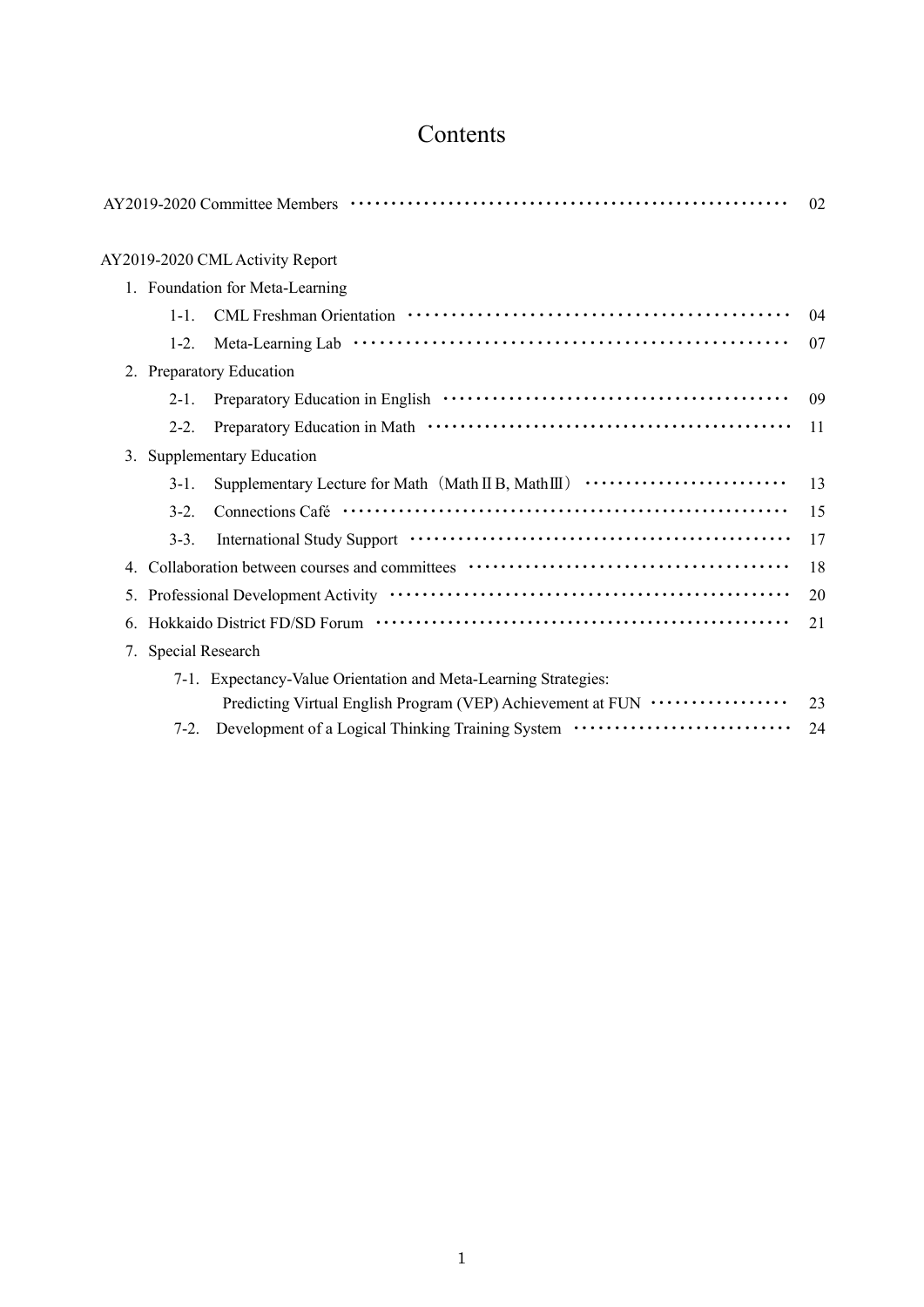# **AY2019-2020** Committee Members

| Department (Course)        | Name                                          |  |  |
|----------------------------|-----------------------------------------------|--|--|
| Chair of CML 2018-19       | Atsuko Tominaga (Professor)                   |  |  |
| Center for Meta-Learning   | Damian Rivers (Professor)                     |  |  |
|                            | Edson T. Miyamoto (Professor)                 |  |  |
|                            | Adam Smith (Associate professor)              |  |  |
|                            | Michiko Nakamura (Associate professor)        |  |  |
|                            | Yoshihito Tsuji (Associate professor)         |  |  |
| Communication group        | Michael Vallance (Professor)                  |  |  |
|                            | Andrew Johnson (Associate professor)          |  |  |
|                            | Dominic Kasujja Bagenda (Associate professor) |  |  |
|                            | Peter Ruthven-Stuart (Associate professor)    |  |  |
| <b>Information Systems</b> | Toshio Kawashima (Professor)                  |  |  |
|                            | Yoh Shiraishi (Professor)                     |  |  |
|                            | Kei Ito (Associate professor)                 |  |  |
|                            | Masaaki Shirase (Associate professor)         |  |  |
| <b>Complex Systems</b>     | Yuichi Katori (Associate professor)           |  |  |
| <b>CML Committee Admin</b> | Department of Education Affairs               |  |  |
| <b>CML</b> Coordinator     | Noriko Watanabe                               |  |  |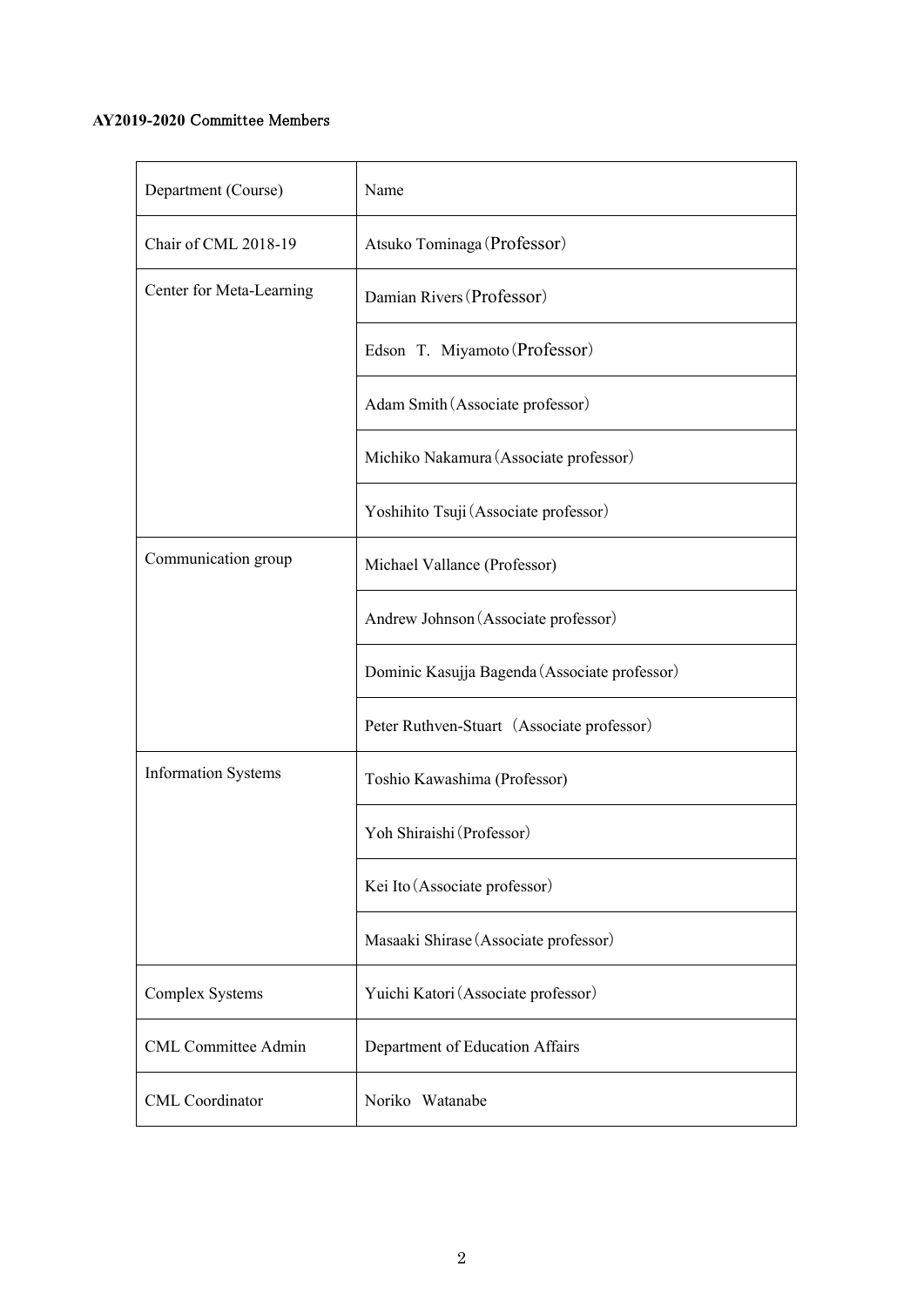AY2019-2020 CML Activity Report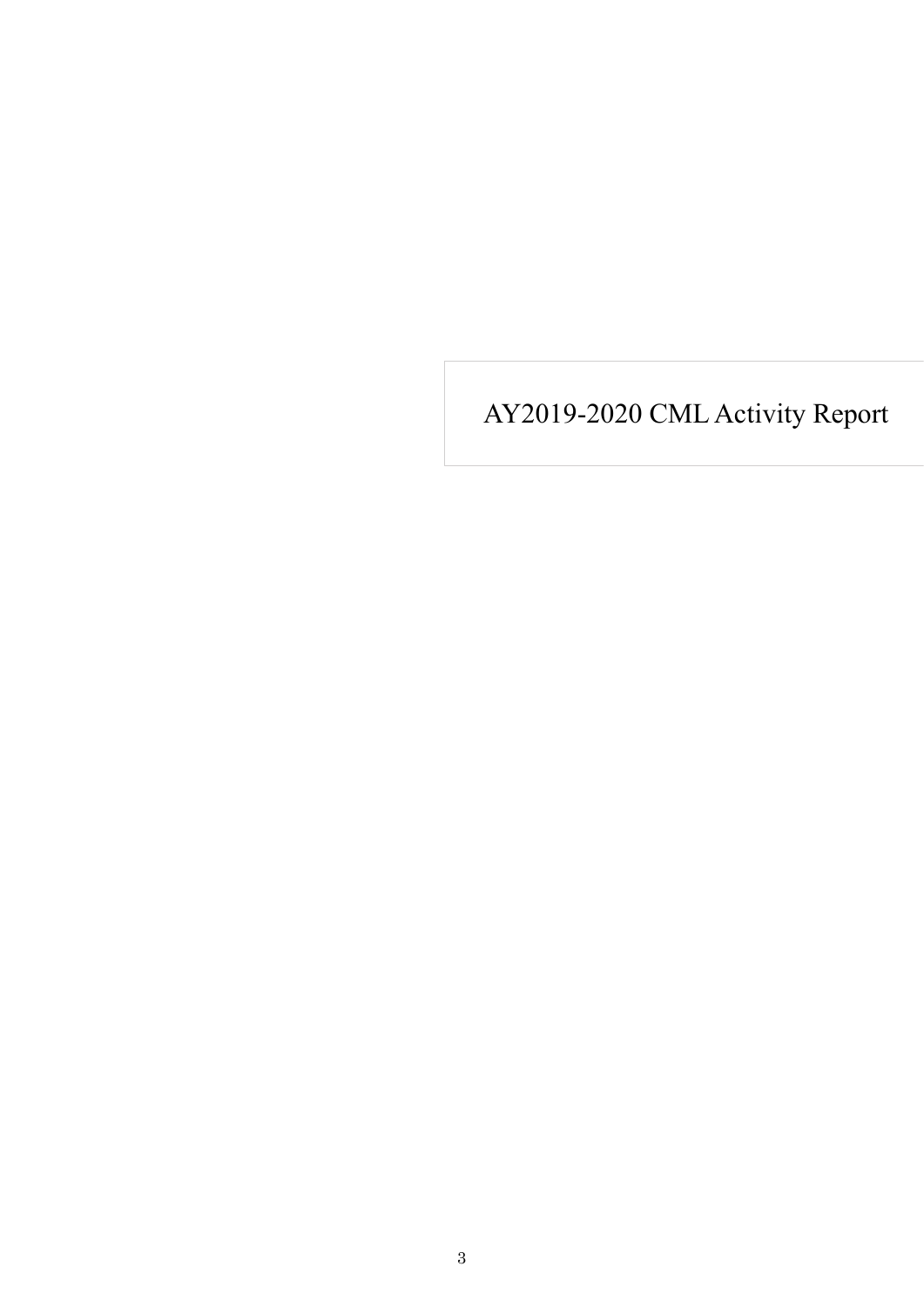### **1. Foundation for Meta-Learning**

# **1-1. CML Orientation**

### Program description

University students are expected to take responsibility for their own learning and be able to make their own academic decisions. For FUN students, the first such opportunity comes at the end of their first year when they select their 'course'. Because this is their academic major and shapes the rest of their academic career at FUN, it is important for them to choose the best-fit option. The CML orientation aims to get the first-year students started on the course-selection process. In this one-day orientation, students learn their course options and informational resources available to them. They also have an opportunity to gather firsthand information on their potential majors by attending each major's informational session run by the faculty and senior students of the major. While handson collaborative activities are utilized as much as possible to facilitate students' active participation and communication among peers, the pedagogical message consistent throughout the session is the importance of student autonomy in learning and decision-making. CML orientation staff strongly believes that helping students become aware of it is the first step toward their transition to college work where self-directed purposeful learning is the key to academic success.

This year, continuing from last year, we conducted a activity in which students visited an informational session which each 'course' planned and organized in the way they like. Additionally, we prepared a session by the president.

# **Overview**

- Date: Friday, April 12, 2019, 10:40-16:10
- Place: Large lecture room (Kujira)
- Target students: 248 newly admitted first-year students
- Orientation staff: Michiko Nakamura, Atsuko Tominaga, Yoshihito Tsuji, Noriko Watanabe
- Schedule:

| 10:40 | Introduction (introduction of staff, goals, schedule, orientation materials)                                                                                                                                                                                                                                                                                                                                                                                                                                                                    |  |  |  |  |  |
|-------|-------------------------------------------------------------------------------------------------------------------------------------------------------------------------------------------------------------------------------------------------------------------------------------------------------------------------------------------------------------------------------------------------------------------------------------------------------------------------------------------------------------------------------------------------|--|--|--|--|--|
| 10:55 | Understanding FUN's 5 courses (Students summarized course information on the worksheet                                                                                                                                                                                                                                                                                                                                                                                                                                                          |  |  |  |  |  |
|       | and fill out the question sheet)                                                                                                                                                                                                                                                                                                                                                                                                                                                                                                                |  |  |  |  |  |
|       | Introduction of Course Informational Sessions by representative students of each course                                                                                                                                                                                                                                                                                                                                                                                                                                                         |  |  |  |  |  |
| 11:50 | Instructions on FUN 5 Courses Informational Sessions                                                                                                                                                                                                                                                                                                                                                                                                                                                                                            |  |  |  |  |  |
| 12:00 | (lunch break)                                                                                                                                                                                                                                                                                                                                                                                                                                                                                                                                   |  |  |  |  |  |
| 13:10 | FUN 5 Courses Informational Sessions (Students attended each of the five courses'<br>presentation sessions and a session by the president refer to the recommended moving route.<br>Each course was able to decide on the content and the format of their session.)<br>Session 1 $(13:10-13:30) + 5$ min. break<br>٠<br>Session 2 (13:35-13:55) + 5 min. break<br>٠<br>Session 3 $(14:00-14:20) + 5$ min. break<br>$\bullet$<br>Session 4 $(14:25-14:45) + 5$ min. break<br>Session 5 $(14:50-15:10) + 5$ min. break<br>Session 6 (15:15-15:35) |  |  |  |  |  |
| 15:50 | Instructions of assignments<br>Personal reflection and planning for the first year (Self-reflection of today's learning, goal-<br>setting, and plans)<br>Answering surveys                                                                                                                                                                                                                                                                                                                                                                      |  |  |  |  |  |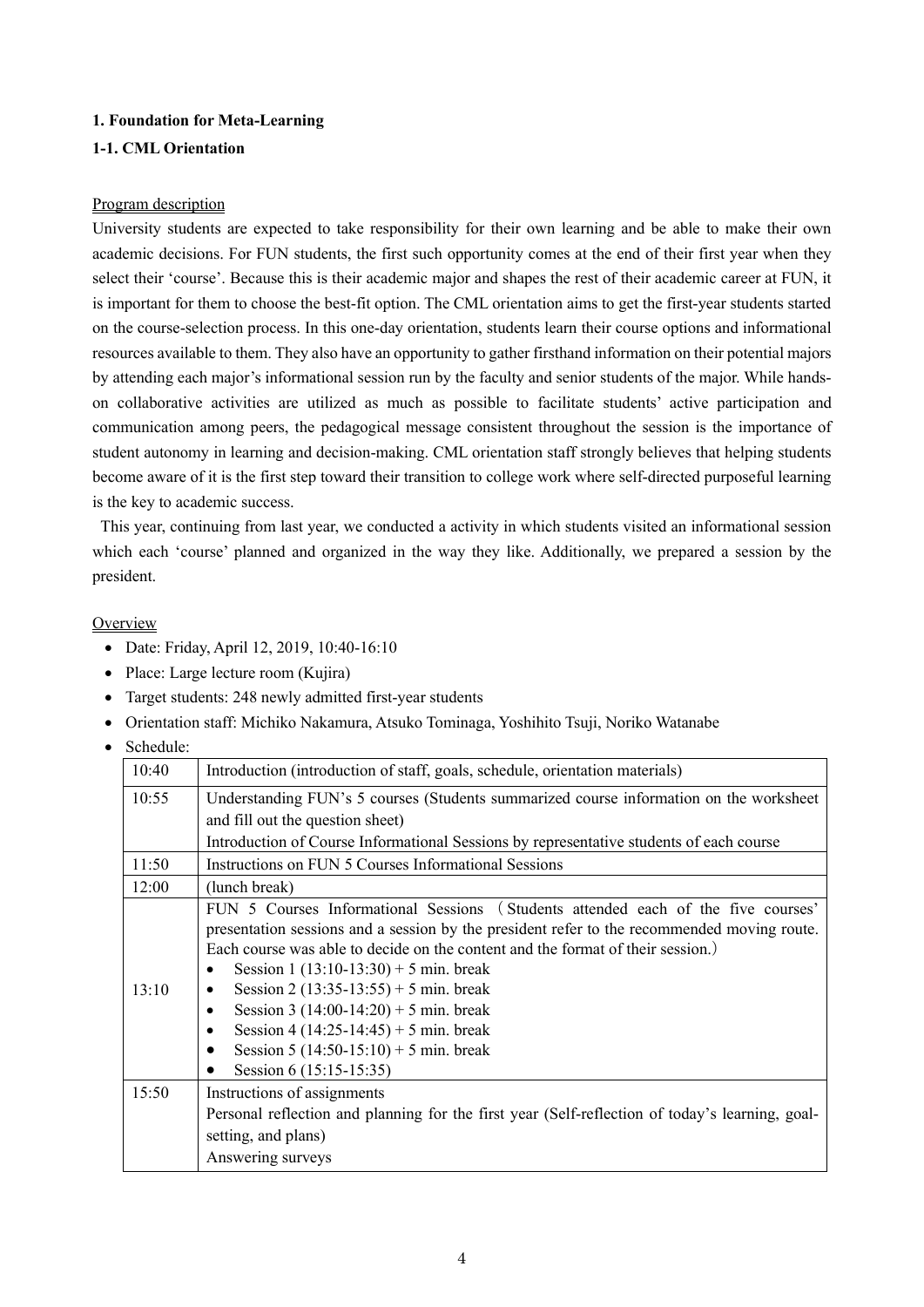#### **Outcomes**

To better understand students' perceptions toward their experience and learning from this orientation, a survey was conducted online at the end of the orientation. It consisted of ten 4-point-scale Likert questions (from 1 "disagree" to 4 "agree") followed by five additional multiple-choice questions and one open-ended question.

A total of 221 students responded to the survey. Overall, students' feedback was positive. 95% of students said they understood that they would have to make their own decisions when it comes to selecting a course (Q1.1). Similarly, a majority of students agreed that making their own decisions requires understanding the decisionmaking process (Q1.2; 95%) as well as knowing themselves (e.g., their own interests and strengths/weaknesses, Q1.8; 96%). Over 87% of students also reported that they were able to set their own goal for course selection a year ahead (Q1.9). The results of the Likert questions are shown in Figure 1.



Figure 1 Result of answer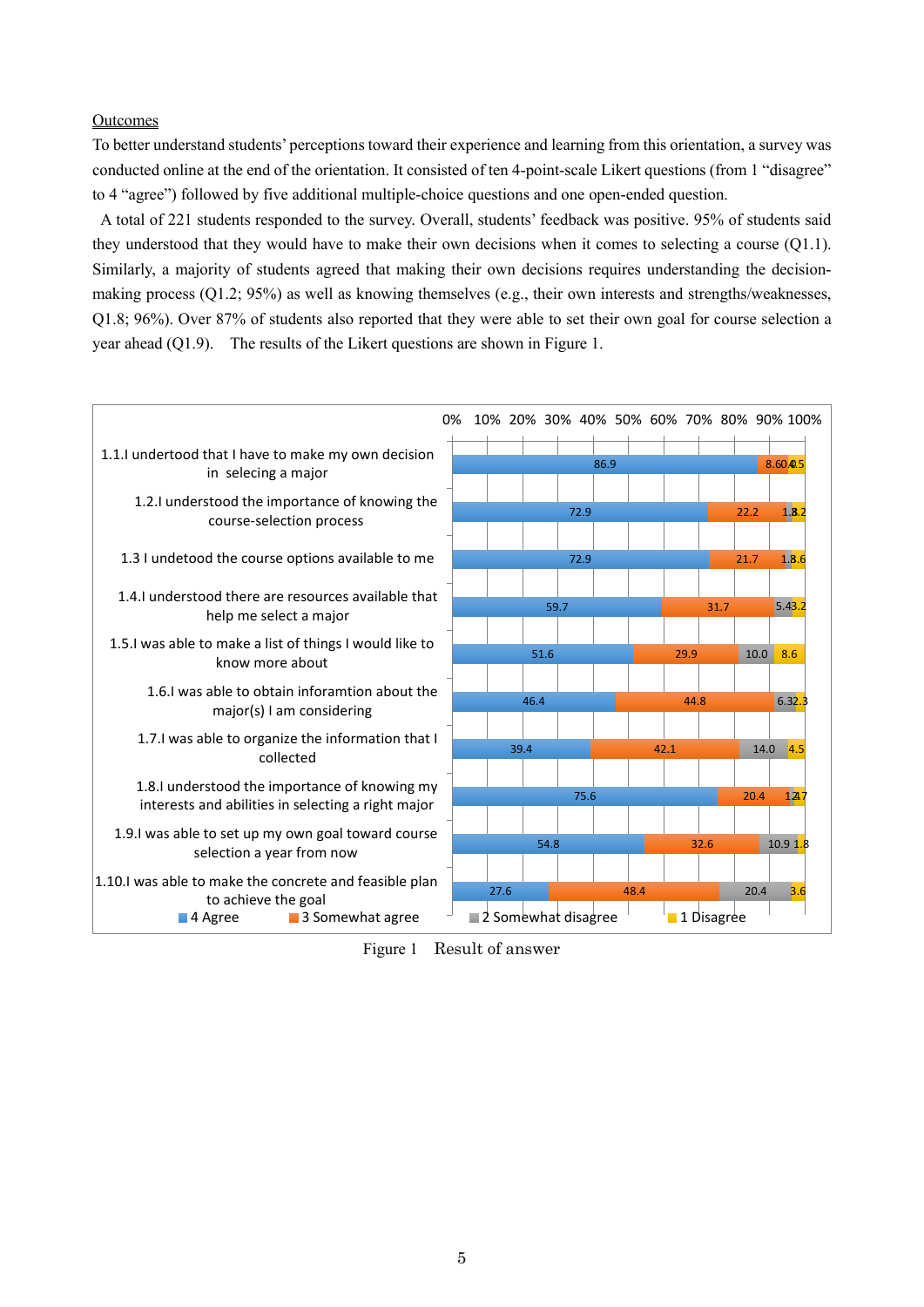A total of 204 students responded to the free description "What did you get through this orientation?". Analyzed the comments (234 comments) and classified it under the following categories; four categories contained in "information", seven categories contained in "Awareness".

《Information》

- ・Course information:"Understanding each course correctly", "Specific contents of research concerning the course" etc.
- ・Difference between high school and university:"Studying at university is different from at high school's; study for own interests." etc.
- ・Process of research:"Process to do a research in each course" etc.
- ・How to learn:"I re acknowledged how to learn about my interests." etc.

《Awareness》

- ・Interest:"I became to be interested in a different field that I have no interest.", "I realized the other course makes more satisfy my interests than the course I have thought." etc.
- ・Guides for self-decision:"I would like to make my interests as sense of value a guide to decide things.", "I learned how I decide my course." etc.
- ・Importance of thinking:"Necessity of thinking deeply", "I thought that I should think by myself." etc.
- ・Motivation:"I obtained motivation of learning for belong to the course I would like to.", "It became motivation of learning through communicate with seniors." etc.
- ・Importance of taking actions:"Importance of searching on my own." etc.
- ・Importance of decision:"With image for the future, necessity of tackling a course planning on my own initiative." etc.
- ・Importance of expression:"Difficulty of summarizing writings", "Communication skills" etc.

In categories, Interest (15%) follows Course information (44%). Overall, Information was 47%, Awareness was 52%. The classification results are shown in Figure 2.



Figure 2 Result of classification

Staff: Michiko Nakamura, Atsuko Tominaga, Yoshihito Tsuji, Noriko Watanabe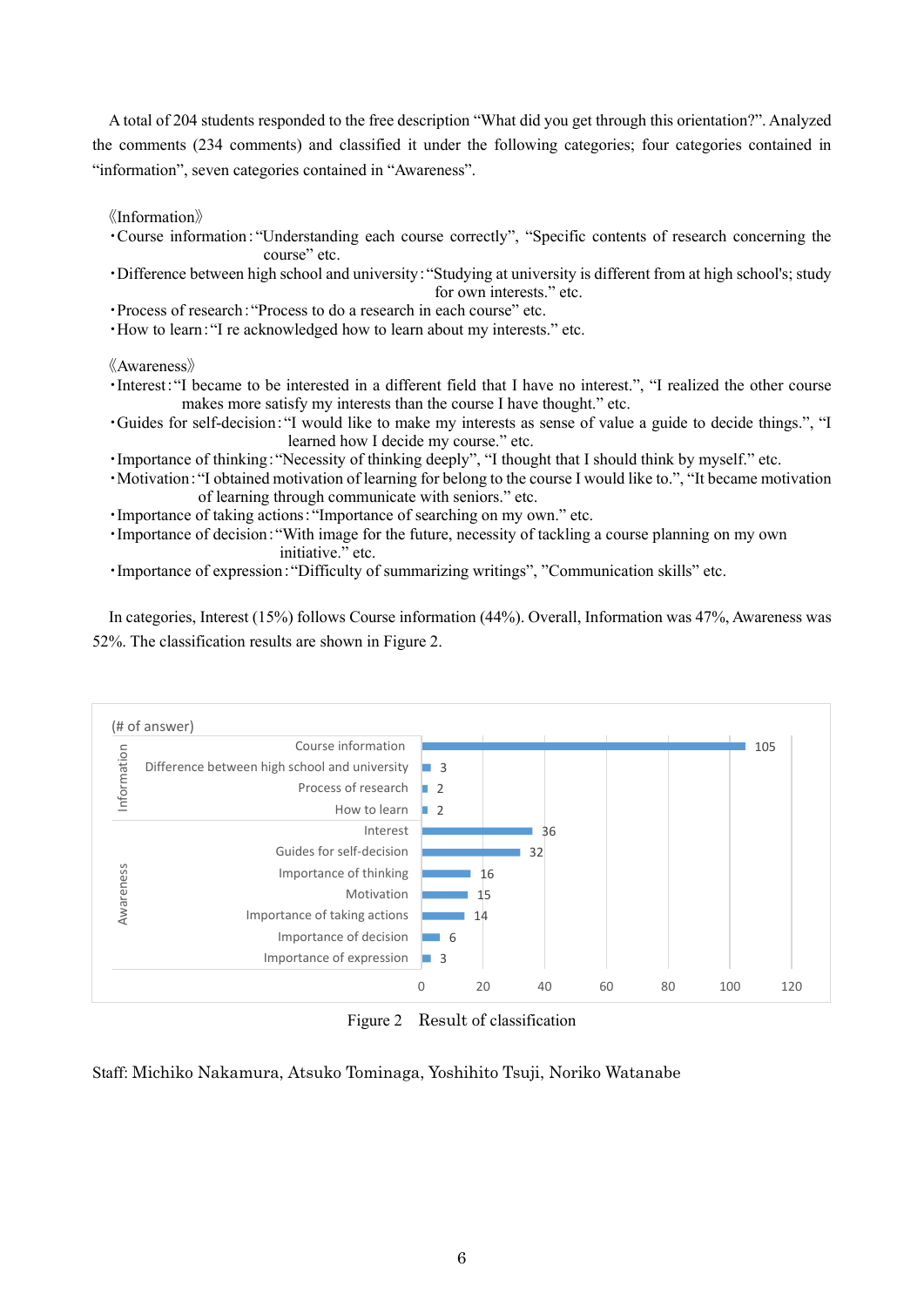# **1-2. Meta-Learning Lab**

### **Program description**

The Meta Learning Lab (hereafter, "the MLL") is a learning support system outside of core courses that aims to raise the basic academic skills of the university's students and to improve their knowledge and behavior regarding study habits and learning strategies. In academic year 2019, the MLL had 18 peer tutors, including both undergraduate and graduate students, who supported independent learning in basic subjects centered on the core courses taken in the first and second years.

MLL has been certified as a Public Assistance Administrator of "International Tutor Training Program Certification Level 1" running by CRLA since 2015 for guarantee the quality of tutoring and to encourage self-development of tutors. MLL certifies Level 1 of CRLA/ITTPC to tutors who meet the requirements.

10 tutors were certified as Level1 of CRLA/ITTPC in past years. In academic year 2019, a tutor was certified.

# **Overview**

【Implementation period and number of consultation sessions】

In academic year 2019, there were 158 consultation sessions. Looking at the rate of usage by discipline, programming students took the highest proportion, 60% (95 sessions), followed by literacy students at 18% (28 sessions).

|          | Implementation<br>period | No. of<br>possible<br>sessions per<br>week | Total no.<br>of<br>sessions | Number of peer tutors                    |
|----------|--------------------------|--------------------------------------------|-----------------------------|------------------------------------------|
| First    | 9 April 2019-            | 32                                         | 119                         | 18 (M2: 3, M1: 2, B4: 3, B3: 6, B2: 4)   |
| semester | 30 July 2019             | sessions/week                              |                             |                                          |
| Second   | 1 October 2019-          | 39                                         | 39                          | $16$ (M2: 3, M1: 1, B4: 2, B3: 6, B2: 4) |
| semester | 10 February 2020         | sessions/week                              |                             |                                          |

Table 1 Number of consultation sessions per academic term and number of peer tutors

# 【User satisfaction levels】

Questionnaires were not completed for one consultation, but responses from the remaining 157 sessions were collated (Table 2). For all questionnaire items, at least 95% of the responses were either "agree" or "strongly agree," implying a high rate of user satisfaction.

|                      | 1. The tutor<br>listened to<br>what I said<br>and<br>understood<br>my<br>problems. | 2. The tutor<br>was<br>approachable<br>and easy to<br>talk to. | $3.$ The<br>tutor's<br>explanations<br>were easy to<br>understand<br>and useful to<br>me. | 4. The issue<br>I sought to<br>address<br>through this<br>consultation<br>was resolved<br>through<br>tutoring. | 5. I received<br>tips and<br>advice<br>related to<br>independent<br>study. | 6. Through<br>tutoring, I<br>found out<br>about<br>resources<br>and teaching<br>materials<br>that I will be<br>able to use<br>on my own. | 7. Overall, I<br>was able to<br>obtain the<br>learning<br>support that I<br>required. |
|----------------------|------------------------------------------------------------------------------------|----------------------------------------------------------------|-------------------------------------------------------------------------------------------|----------------------------------------------------------------------------------------------------------------|----------------------------------------------------------------------------|------------------------------------------------------------------------------------------------------------------------------------------|---------------------------------------------------------------------------------------|
| Strongly<br>agree    | 143(91%)                                                                           | 147 (94%)                                                      | 133(85%)                                                                                  | 112(71%)                                                                                                       | 130 (83%)                                                                  | 108 (69%)                                                                                                                                | 129 (82%)                                                                             |
| Agree                | 14(9%)                                                                             | 10(6%)                                                         | 23 (15%)                                                                                  | 37(24%)                                                                                                        | 26(17%)                                                                    | 46 (29%)                                                                                                                                 | 28 (18%)                                                                              |
| Disagree             | $0(0\%)$                                                                           | $0(0\%)$                                                       | $1(0\%)$                                                                                  | 8(5%)                                                                                                          | $1(0\%)$                                                                   | 3(2%)                                                                                                                                    | $0(0\%)$                                                                              |
| Strongly<br>disagree | $0(0\%)$                                                                           | $0(0\%)$                                                       | $0(0\%)$                                                                                  | $0(0\%)$                                                                                                       | $0(0\%)$                                                                   | $0(0\%)$                                                                                                                                 | $0(0\%)$                                                                              |

Table 2 Result of compilation of users' questionnaire responses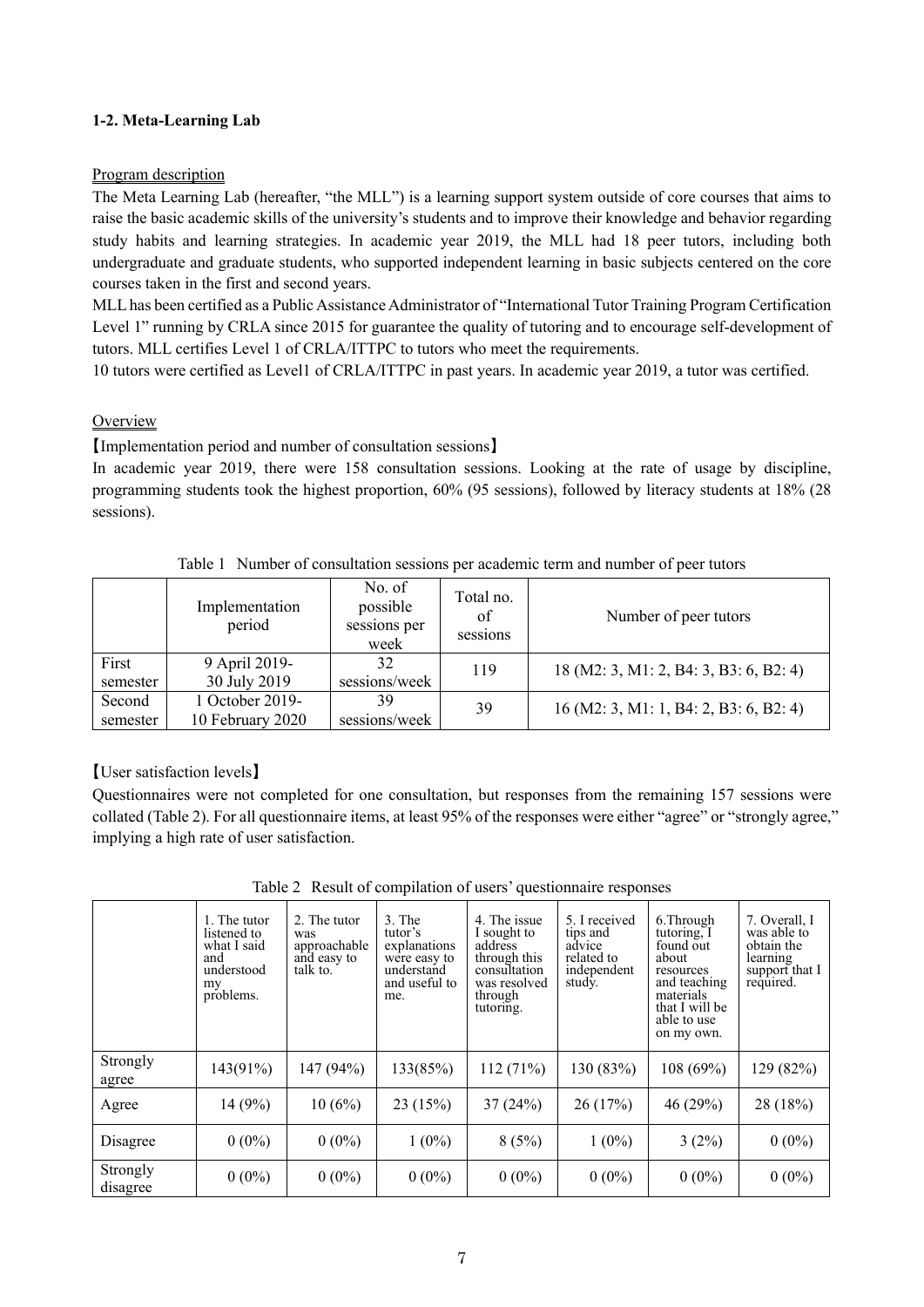### 【Implementation of peer tutor-led training】

Since academic year 2018, beyond training by faculty members, there were peer tutor-led training workshops. These were eight practical training sessions in which the peer tutors themselves sought strategies to resolve challenges that emerged during actual tutoring. In addition, a joint intensive training day was held on October 27, 2019, with peer tutors from the learning support team of the Faculty of Software and Information Science, Iwate Prefectural University. Peer tutors from each university delivered training that they had developed.

### 【Conducted online tutorings for international students】

Once a week in second semester, conducted 9 tutorings on skype for an international student coming from Sri Lanka from academic year 2020. To reduce anxiety before studying abroad through understanding FUN, tutorings were performed by the same 2 tutors (a fourth-year student and a third-year student) every time.

On the first one or two times of tutorings, informed regarding lectures and how to work on Project-Based Learning in FUN. From the third time, contents of tutoring ware Math for first-year students. There was problem of internet connection, however tutorings were able to be conducted the same as face-to-face.

Staff: Michiko Nakamura, Atsuko Tominaga, Noriko Watanabe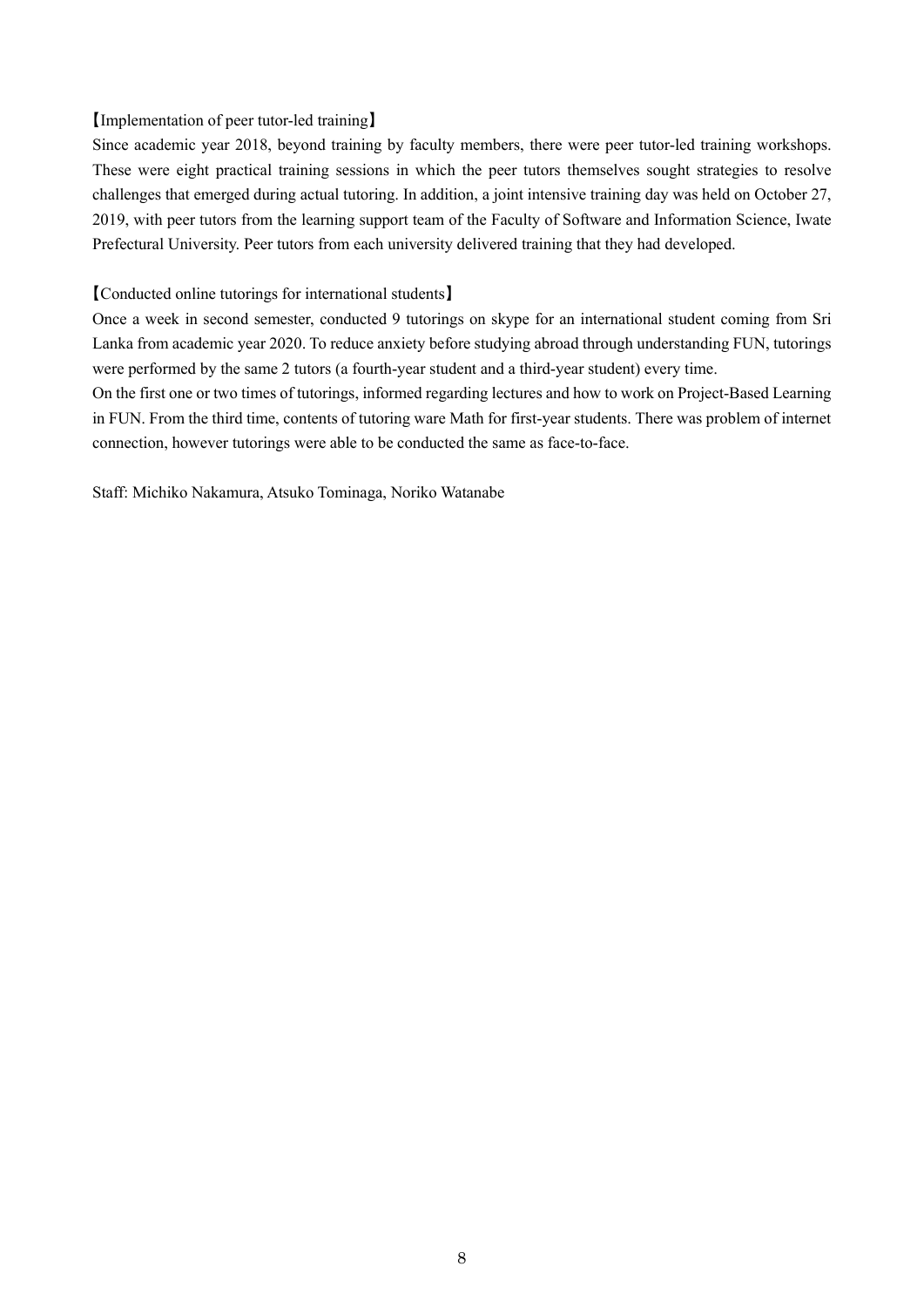# **2. Preparatory Education**

# **2-1 Preparatory Education in English**

# Program description

The Pre-enrolment English course is provided for students who have successfully taken the Admissions Office (AO) or Suisen entrance exam. Its primary aim is to help students maintain their English language skills in the four or five months between the exams and the start of lectures. Because it is an online course, it also enables students to experience e-learning, communicate with each other, and learn about the university. The course consists of a mixture of communicative and individual study activities. Rather than providing study material that students passively work through individually, we have attempted to create an environment in which students make their own content in self-introduction and other discussion forums. They interact with and learn from each other by reading and responding to forum posts.

# **Overview**

The 2020 iteration of the course, which used the Moodle learning management system, ran from the end of December 2019 to the end of April 2020. The following summarises its main components:

- A self-introduction discussion forum
- A series of 11 topic-based sections, each containing
	- o a discussion forum about the topic,
	- o a single-question survey, and
	- o a weekly text and quiz. These one-page texts were about topics relating to goal setting and learning, the university's facilities, and life in Hakodate
- An opportunity to discuss university life in a forum with some current Future University students during Week 3
- Access to the English Foundations course, where students could improve their basic English grammar and vocabulary
- A link to the online component of the 2020 Pre-enrolment mathematics course

Although discussion forum activity was in English, explanations and descriptions within the course were provided in both English and Japanese. Due to the delayed start of the 2020 academic year, students were able to access the course until the end of April.

Based on the results of previous end-of-course surveys, it is likely that for a majority of the students, Future University's pre-enrolment program was their first e-learning experience. In order to accommodate those who preferred not to use the online environment, some activities were also provided in an offline format. They consisted of the weekly texts and quizzes, sets of which were printed and mailed to all students at the end of December, in early February and in the middle of March. As a result of coordination with the pre-enrolment mathematics course coordinators, students received and submitted their mathematics and English homework together.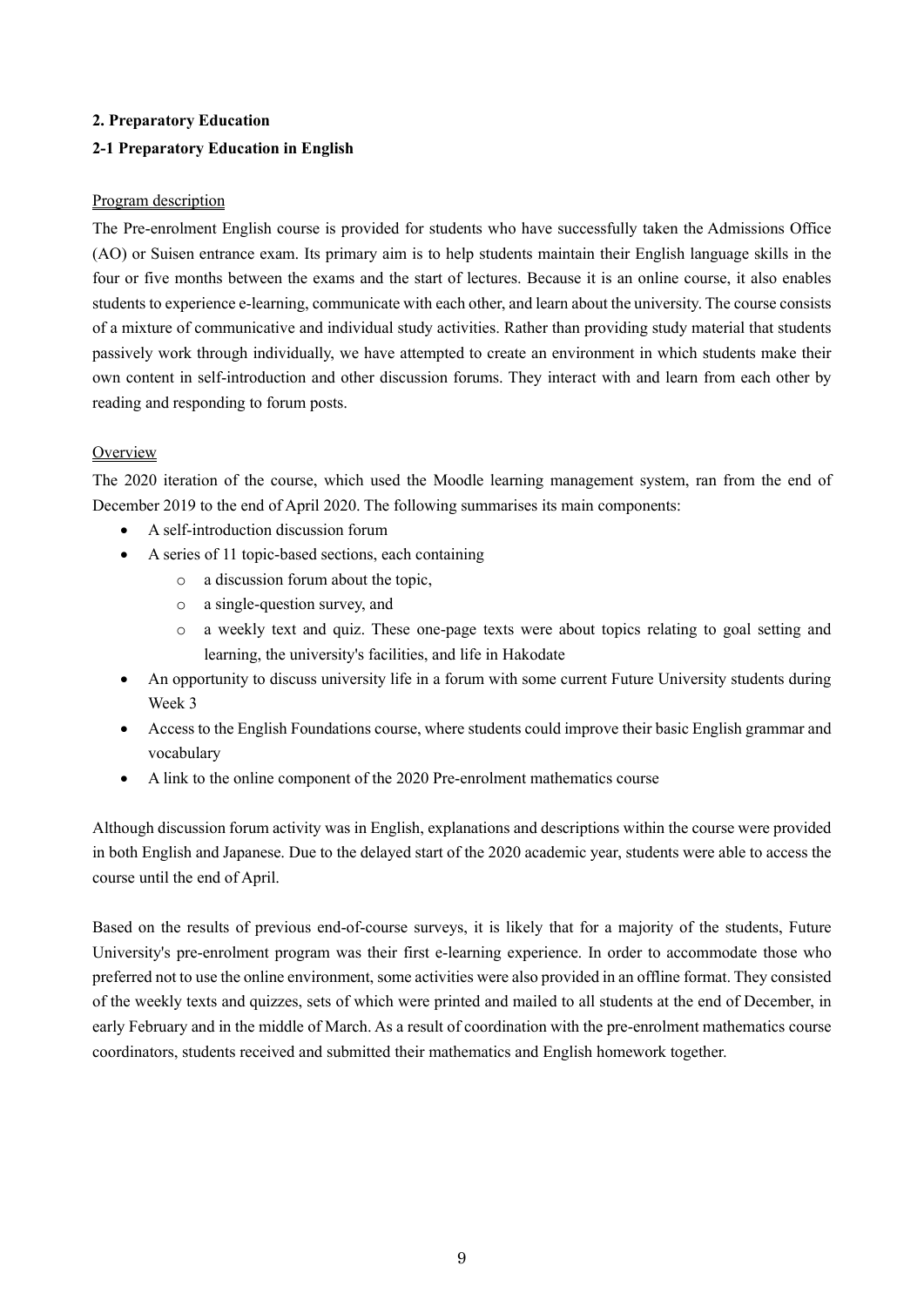# **Outcomes**

The percentage of students who accessed the 2020 iteration of the course was slightly higher than the previous year. Although the number of students who accessed the course at least weekly until the end of March was lower than the previous year, on average the students were more active. This is reflected in an increase in the average number of English Foundations quizzes completed by each student.

| Table 1 Summary of activity in the online course                        |                          |                          |  |  |
|-------------------------------------------------------------------------|--------------------------|--------------------------|--|--|
|                                                                         | 2020                     | 2019                     |  |  |
|                                                                         | $(\% \text{ of cohort})$ | $(\% \text{ of cohort})$ |  |  |
| Number of students                                                      | 92                       | 94                       |  |  |
| Students who accessed the online course at least once                   | 83 (90%)                 | 81 (86%)                 |  |  |
| Students who accessed the online course at least weekly*                | $18(20\%)$               | 31(33%)                  |  |  |
| Students who completed at least one Weekly Text quiz **                 | 83 (90%)                 | 53 (56%)                 |  |  |
| Average number of Weekly Text quizzes completed *** (total = 10)        |                          | N/A                      |  |  |
| Students who completed at least one English Foundations quiz            | 66 (72%)                 | 34(36%)                  |  |  |
| Average number of English Foundations quizzes completed (total = $66$ ) | 17                       | 11                       |  |  |

\* During the 13-week period from the beginning of January

\*\* Online or offline

Staff: Adam Smith, Andrew Johnson, Peter Ruthven-Stuart

<sup>\*\*\*</sup> Due to COVID-19, students were not able to submit the third set of paper-based quizzes on campus as originally intended.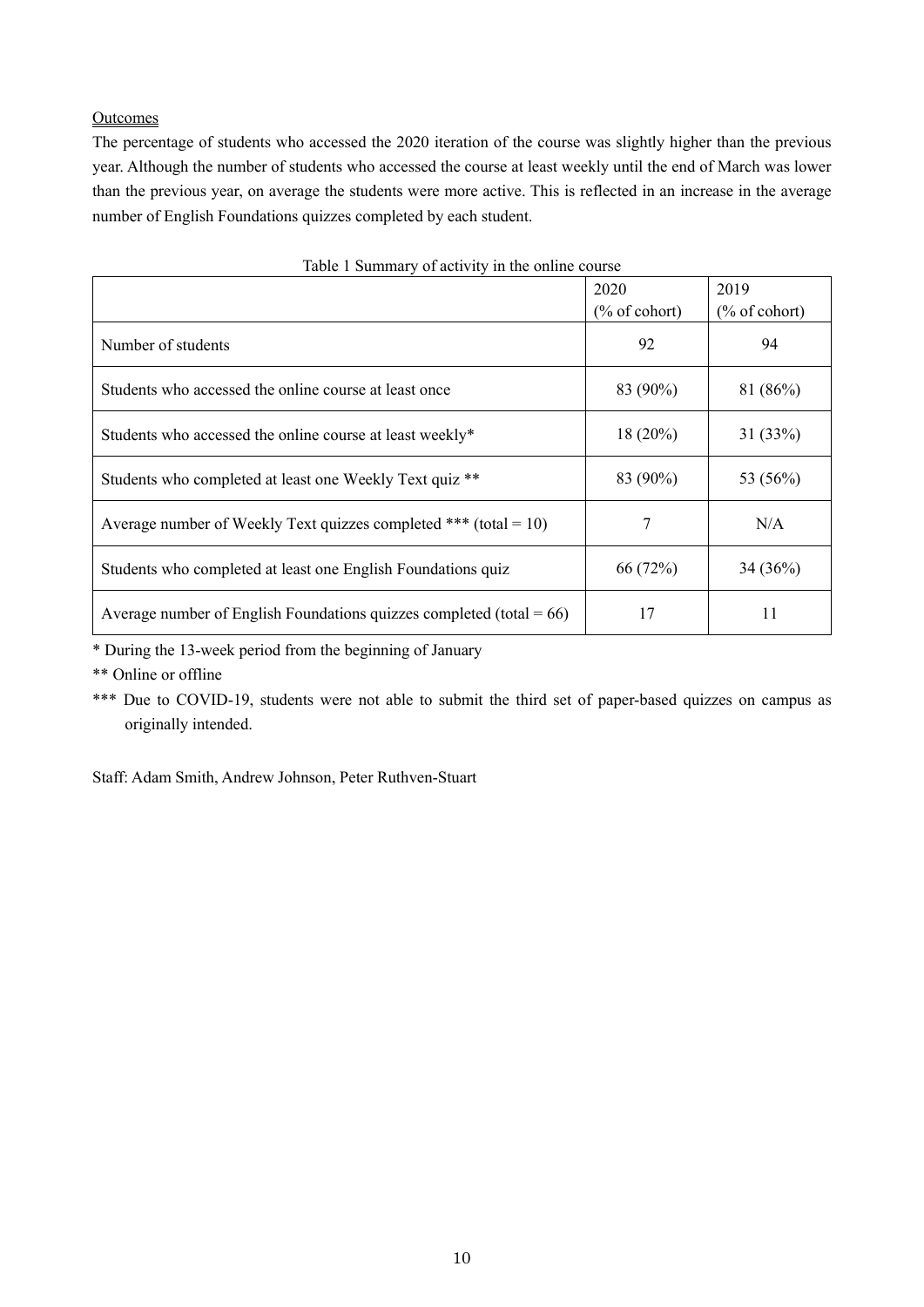# **2-2. Preparatory Education in Math**

# **Preparatory Education in Math for AO/Recommended Entrance Students**

### Program description

The basic skill of math is one of the fundamental abilities we require of students who wish to enter Future University Hakodate. Although we expect incoming students to have knowledge of high school math III (differentiation and integration), in connection with the study of math at the university, there are many students, even general entrance exam entrants, who did not have a strong enough understanding of math III. In AO and Recommendation entrants, there are students who did not have a strong enough understanding of the more fundamental math II, math B, and math III. The math ability of AO and Recommendation entrants tends to be lower than that of general entrance examination entrants at the point of admission. This is particularly notable for AO entrants. Preparatory education in math has been carried out for such AO and Recommendation entrants under the following objectives.

- Have students re-recognize the importance of high school math so that they can review fundamental math II, math B, and math III.
- Have students learn the basic learning attitude of not leaving a problem without clarifying it and to write out answers that are understandable for readers.
- Have students brace for studying at the university with a glimpse into university-level math and have them learn to study continuously and proactively.

# **Overview**

Schedule and objectives of assignments

- 1) Assignment No. 1
	- Schedule: Assignment No. 1 sent on December 20 was due on January 15 (Assignment No. 1 will be returned to students with Assignment No. 2)
	- Content: Review math II and math B in high school
	- Aim: Help students review fundamental math II and math B, especially contents required immediately after entering the university (complex numbers and equations, trigonometric functions, exponential functions and logarithmic functions, differentiation, integration, numerical sequences). By reviewing the contents of high-school math, students can overcome their lack of ability before they enter the university.
- 2) Assignment No. 2
	- Schedule: Assignment No. 2 sent on February 4 was due on February 28 (Assignment No. 2 will be returned with Assignment No. 3)
	- Content: Exercises of math II, math B math III in high school
	- Aim: Help students exercise fundamental math III, especially contents related to Analyses I and II, which are first-year courses (limits, numerical sequences), and required immediately after entering university (limits, numerical sequences, differentiation, integration). With these exercises, students who have not taken math III also become accustomed to its contents, which helps them to understand Analyses I and II.
- 3) Assignment No. 3
	- Schedule: Assignment No. 3 was sent on March 13. ※The answers of assignment No. 3 was given out after the students enter the university (early April).
	- Content: Preparation for taking the class "Analysis I"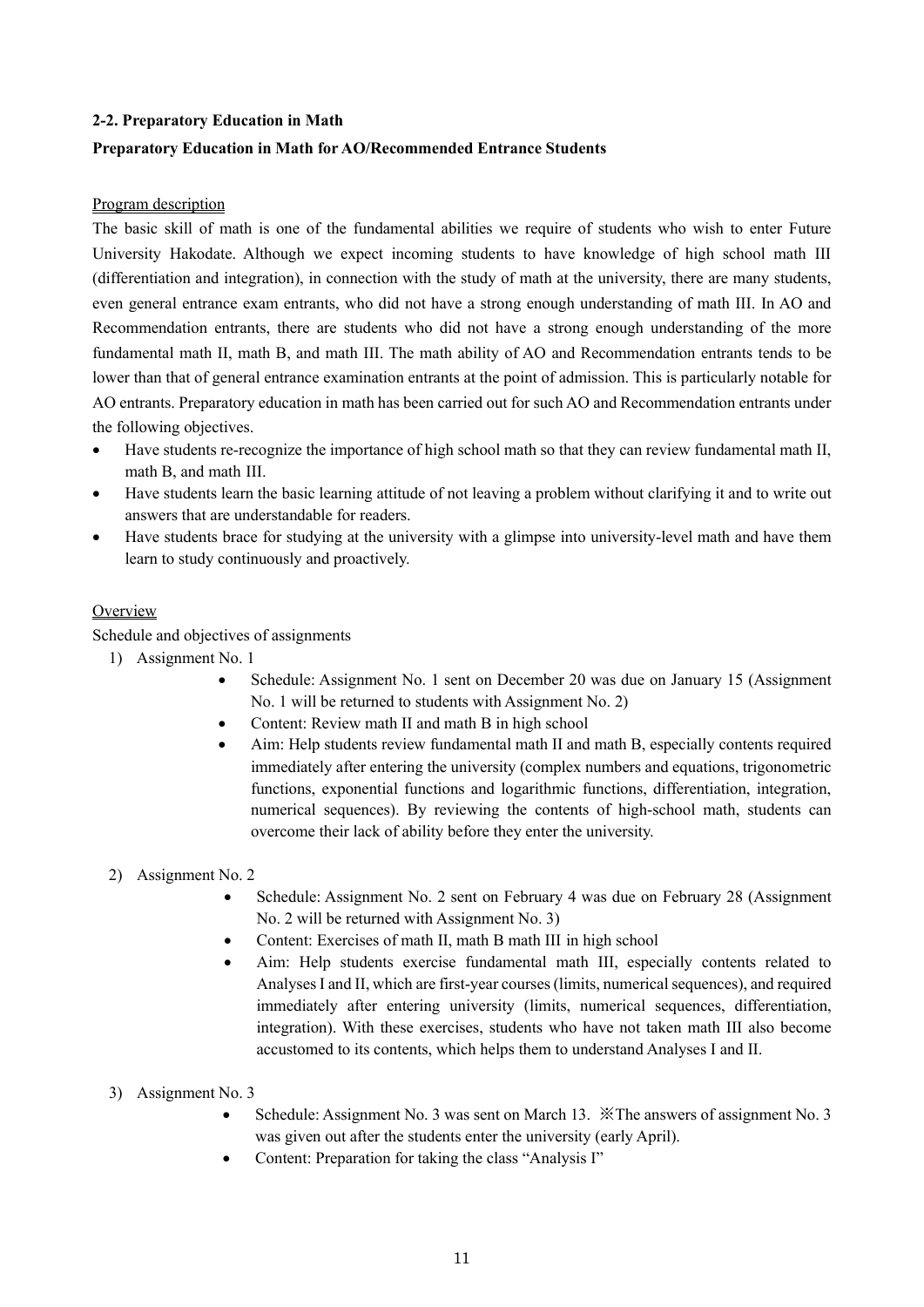• Aim: By experiencing actual lecture contents from FUN, students realize that the contents of high-school math are connected with study at the university, and that fundamental math skills from high school are important. By bracing for studying at the university through a glimpse into the university-level math, they are expected to study conscientiously and subjectively so that they can avoid a situation wherein they cannot catch up with the math material after they have entered the university.

Constructing the environment of interactive activities/feedback using ICT.

We are promoting the learning environment of Preparatory Education using Moodle.

- ① Providing comments by instructor in proportion to the implementation status of assignments (explanations of each question, advice and the accuracy rate)
- ② Establishing interactive communication space (instructor to learners and learners to each other)
- ③ Administration of questionnaire survey for preparatory education learners
- ④ Collect the detailed answer data of each question

### **Outcomes**

The content and schedule of the three assignments are almost the same as last year's. The number of this year's registrants is 91/92. The answer sheets for assignment No. 1 and No. 2 were submitted by 90/91 and 87/91 registrants respectively.

The environment providing feedback by instructor and as interactive communication space (instructor to learners and learners to each other) is improving by the environment using ICT. The answer and explanation of assignments provided online last year, for convenience and promotion of reviewing, they were provided in a paper medium this year. However, voluntary interactive activities were not observed. It is necessary to consider the utilization of interactive communication. The questionnaire survey indicated that the difficulty of assignments was appropriate and met the expectations of learners for preparatory education. These results were valuable and useful for designing the learning environment. The response rate was low. It is expected to improve in the future. There are subjects in the future how to analyze and use the detailed answer data of each question.

Staff: Yuichi Katori, Masaaki Shirase, Yoshihito Tsuji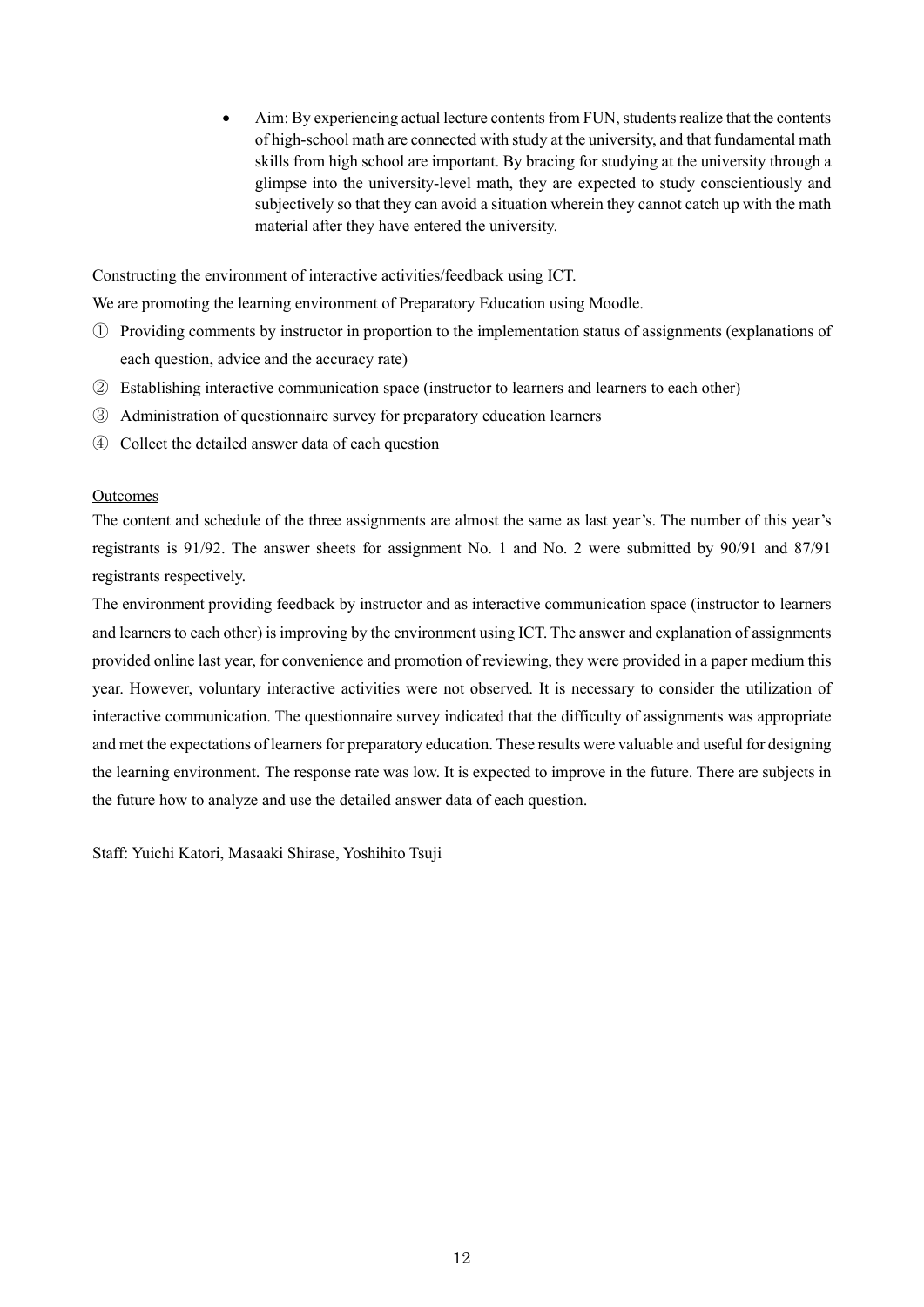# **3. Supplementary Education**

# **3-1. Supplementary Lecture for Math (Math**Ⅱ**B, Math**Ⅲ**)**

### Program description

As supplementary lectures for Analysis I and Analysis II, which are compulsory subjects of  $1<sup>st</sup>$  year students, we carried out exercise style lectures of math III and math IIB. These lectures have been supplied to students in these several years.

### **Overview**

1) Math III supplementary lecture

Objective: Open for all students who take Analysis I & II

Period: 8 times from May to July, 7 times from October to November (one and a half hours per lecture) Venue: R791

Attendees: Average of 111 students in spring semester and 73 students in fall semester

Lecturer: Mr. Suzuki (teacher of Hakodate High School)

# 2) Basic information on Math IIB supplementary lecture

Objective: Registrants of Analysis I and II who are assigned by a faculty member. For spring semester, faculty members in charge of Analysis I conducted basic math IIB exam. Based on the result of the exam, students who couldn't reach criteria had to attend the Math IIB supplementary lecture. Depending on the grades of spring semester or the score of the basic scholastic exam, the attendees for fall semester were determined.

Period: 8 times from May to July, 7 times from October to November (one and a half hours per lecture)

Registrants: Spring semester – 45 students / fall semester – 44 students (Some members were changed during spring semester)

Lecturer: Mr. Konno (The former teacher of Hakodate Ryohoku High School)

<Activities>

- Prof. Shirase coordinated the contents of each session with the lecture, adjusting to the students' progress in Analysis I & II.
- Students were informed that the attendance at math III supplementary lecture will affect their grades in Analysis I & II.
- At the beginning of the year, we purchased math III textbooks for math III supplementary lecture.
- Exam of math IIB supplementary lecture were marked by students (self-assessment), and teacher did final check. Attendance management was done by Prof. Shirase.
- For utilizing the result to other compulsory math subject, students' scores of supplementary lecture were shared every time with all faculty members in charge of math subjects.

# Outcomes

In order to examine the effect of supplementary lecture (math IIB and math III), the total number of attendees and the correlation with the results of Analysis I & II were compiled. The subjects were 242 in Analysis I and 241 in Analysis II.

# (1) Attendance status

In Analysis I, we calculated the attendance status. As a result, 36 students (14.9%) took both math IIB and math III lectures, 8 students (3.3%) took only math IIB lecture, 75 students (31.0%) took only math III lecture, and 123 students (50.8%) did not take either.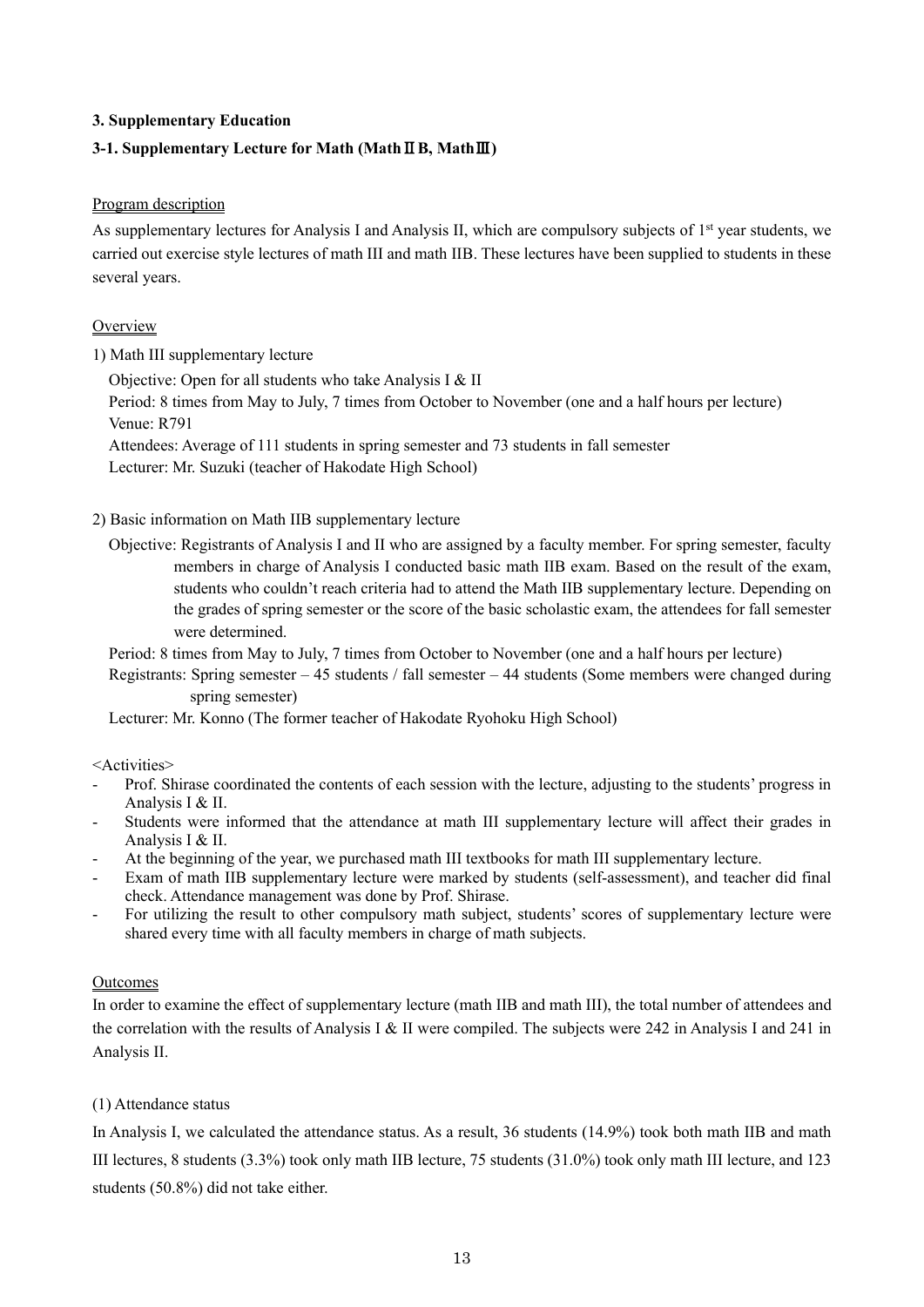#### (2) Attendance status and grade

In Analysis I, we examined the correlation between attendance status and grade. In particular, focusing on good grades (grade A or higher), math IIB attendees were 11.4%. On the other hand, non-attendees were 53.0%. Next, focusing on poor grades (grade F), math IIB attendees were 27.3%. On the other hand, non-attendees were 3.5%. In this course, math IIB supplementary lecture attendees were assigned to attend supplementary lecture by faculty member in charge of math subjects. From these results, it can be said that support is provided for students who need assistance in studying Analysis.

#### (3) Attendance status and transition of score

In Analysis I, we focused on transition of comprehension test score (deviation value) between lecture attendees and non-attendees. At the opening of this course (April), math IIB supplementary attendees' deviation value was 33.2, and non-attendees' deviation value was 53.6. The difference between attendees and non-attendees was 20.4. While the difference of deviation value at the end of this course (August) was 9.8. This result indicates that the degree of understanding of math IIB attendees were improved, and the difference became smaller (Figure 1).



Figure 1. Transition of Analysis I comprehension test score

### (4) Number of attendance and evaluation

In Analysis II, we examined the relationship between number of supplementary lecture attendance and evaluation. The result of math IIB lecture was excluded from consideration because almost attendees attended all lectures. In math III lecture, weak positive correlation was observed between number of attendance and final evaluation score  $(r=229)$ . This result suggests that understanding of Analysis may have been promoted through attending supplementary lectures.

Staff: Masaaki Shirase, Yuichi Katori, Yoshihito Tsuji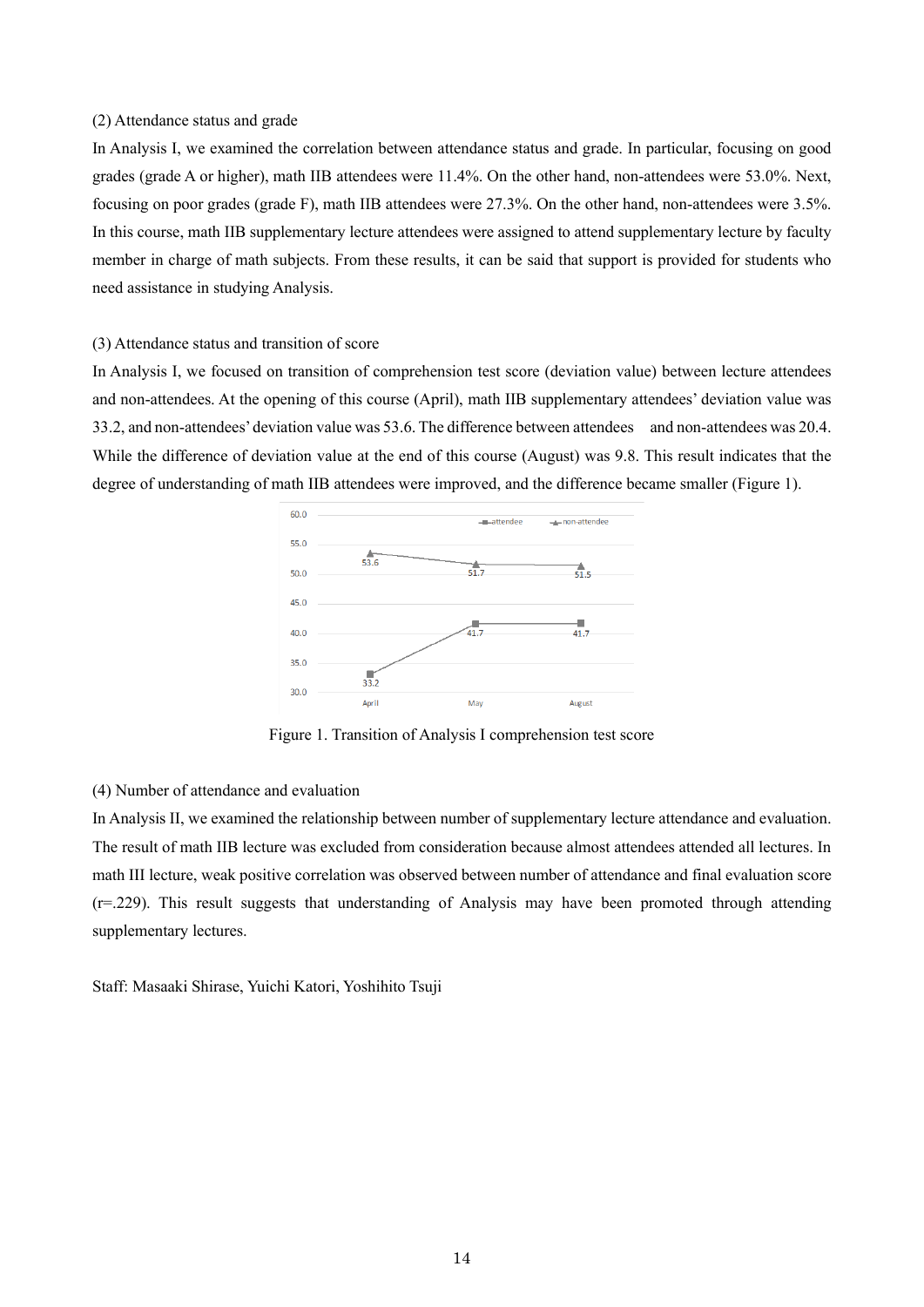# **3-2. Connections Café**

### Program description

The aims of Connections Cafe are to:

- 1. create a positive environment where students are able to speak in English without fear of making mistakes,
- 2. help students see the value of learning English as a communicative tool, and
- 3. offer students new perspectives of the world.

Connections Cafe offered two main activities in 2019: small-group sessions and lunchtime events. Smallgroup sessions are led by a fluent English speaker and held 3 or 4 times daily during the semester (up to 17 times per week). Lasting 40 minutes each with an 8-student maximum limit, the sessions afford students opportunities to speak in English.

# **Overview**

Table 1 gives an overview of the 2019 activities. Students were introduced to Connections Cafe during the VEP Orientation. Connections Cafe was open every week during the semester except orientation week and final exam periods. Information and attendance records for students was provided on the course page for each semester. Three lunchtime events were held in the spring semester and eight in the autumn semester.

|                           | <b>Spring 2019</b>                                           | Autumn 2019                                                 |  |  |
|---------------------------|--------------------------------------------------------------|-------------------------------------------------------------|--|--|
| Open                      | Weeks $2-15$                                                 | Weeks $1-15$                                                |  |  |
| <b>Course Page</b>        | https://vle.c.fun.ac.jp/moodle/cours<br>$e/view.php$ ?id=573 | https://vle.c.fun.ac.jp/moodle/cours<br>$e/view.php?id=585$ |  |  |
| # of small-group sessions | $17x$ / week                                                 | $17x$ / week                                                |  |  |
| # of lunchtime events     |                                                              |                                                             |  |  |

Table 1: Overview of Connections Cafe Activities

# **Outcomes**

Table 2 shows the 2019 attendance data for Connections Cafe. A total of 2510 small-group session seats were filled in 2019, the highest recorded to date. It was the second year in a row that attendance at small-group sessions during the spring semester exceeded 1000 and the first time to achieve this milestone in the autumn semester. Interestingly, compared with 2018, there were less students attending small-group sessions in 2019 but the average number of sessions attended per student more than doubled in both semesters. For the spring and autumn semesters, six and five students attended 50 or more sessions respectively. Some students attended more than 100 sessions.

In summary, attendance of small-group sessions has continued to increase from previous years and a stronger sense of community among the student participants has been observed.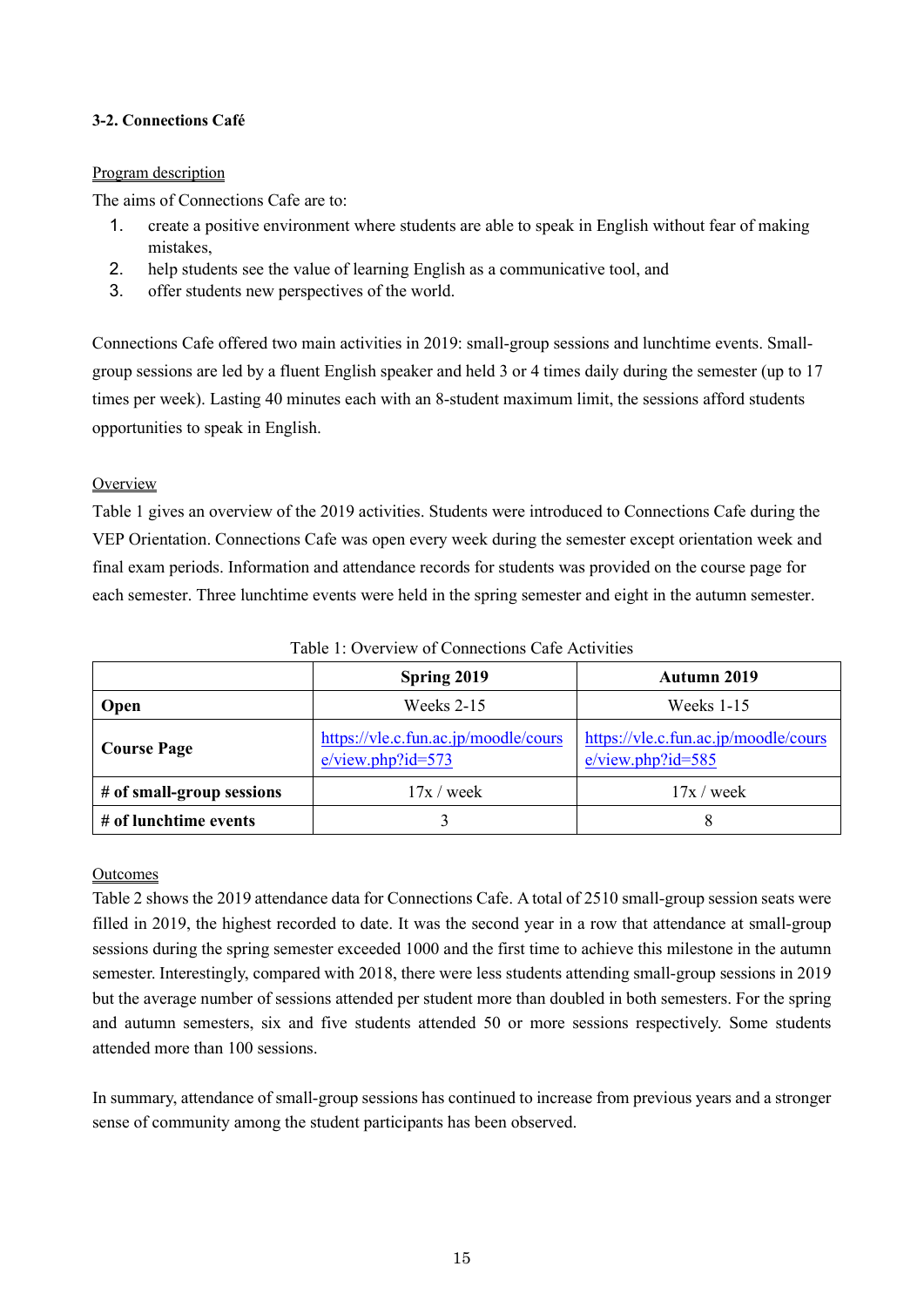|                                                            |      | <b>Spring</b>         |                       | <b>Autumn</b> |                       |                       |  |
|------------------------------------------------------------|------|-----------------------|-----------------------|---------------|-----------------------|-----------------------|--|
|                                                            | 2019 | % change<br>from 2018 | % change<br>from 2013 | 2019          | % change<br>from 2018 | % change<br>from 2013 |  |
| <b>Small-Group</b><br><b>Sessions</b><br><b>Attendance</b> | 1504 | 47%                   | 166%                  | 1006          | 25%                   | 192%                  |  |
| <b>Lunchtime Event</b><br><b>Sessions</b><br>Attendance*   | 111  | $-25%$                | $-73%$                | 69            | $-66%$                | $-28%$                |  |
| <b>Total Session</b><br><b>Attendance</b>                  | 1615 | 40%                   | 141%                  | 1075          | 6%                    | 144%                  |  |
| # Students                                                 | 132  | $-26%$                | $-34%$                | 78            | $-52%$                | $-51%$                |  |
| Avg. # Sessions<br><b>Attended/Student</b>                 | 13.3 | 109%                  | 274%                  | 18.0          | 159%                  | 636%                  |  |
| Avg. # Students /<br><b>Small-Group</b><br><b>Session</b>  | 6.4  | 47%                   | 171%                  | 4.0           | 25%                   | 195%                  |  |
| <b>Max # Sessions</b><br>Attended by a<br><b>Student</b>   | 156  | 164%                  | 721%                  | 129           | 111%                  | 291%                  |  |
| # Students<br><b>Attending 5+ Total</b><br><b>Sessions</b> | 78   | $-21%$                | 100%                  | 37            | $-26%$                | 68%                   |  |
| # Students<br>Attending 15+<br><b>Total Sessions</b>       | 18   | $0\%$                 | 200%                  | 16            | $0\%$                 | 1500%                 |  |
| # Students<br>Attending 25+<br><b>Total Sessions</b>       | 11   | 83%                   | **                    | 12            | 50%                   | 1100%                 |  |
| # Students<br>Attending 50+<br><b>Total Sessions</b>       | 6    | 500%                  | **                    | 5             | 67%                   | $**$                  |  |

Table 2: 2019 Attendance data

\* The number of lunchtime events varied among semesters

\*\* No students attended more than 25 sessions in 2013

Staff: Andrew Johnson, Adam Smith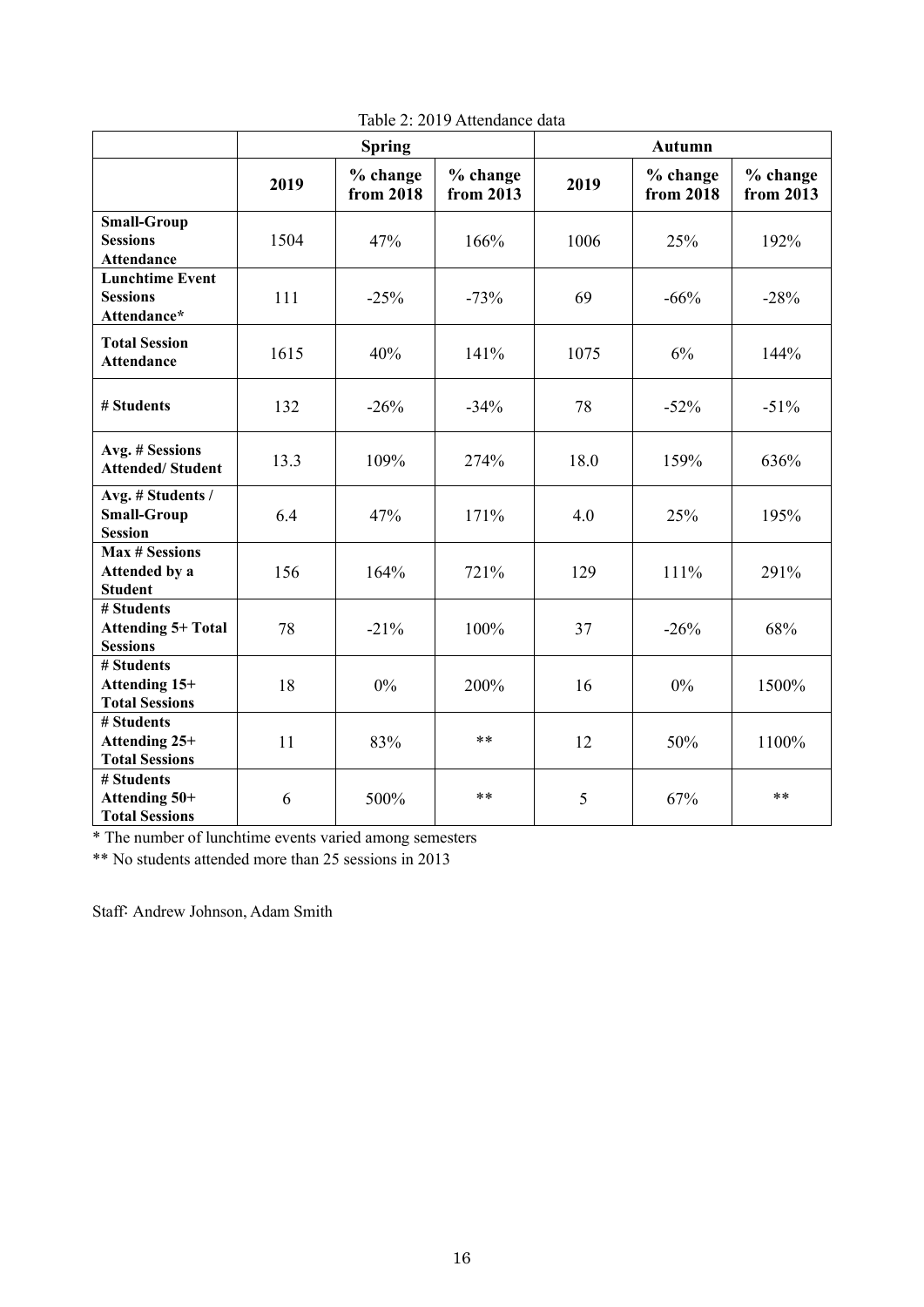# **3-3. International Study Support**

# Program description

The goal is to provide support to FUN students interested in going abroad as well as to foreign students currently at FUN.

# **Overview**

Regular meetings were held to raise FUN students' awareness of opportunities to study abroad, providing help tailored to their individual needs so that they could make plans and preparations towards their goals. Foreign students were invited to the meetings to facilitate their integration on campus and to provide FUN students with the opportunity to interact with them in English.

# **Outcomes**

There were nine meetings from June 2019 to January 2020, with a total of 54 non-unique participants. The following is a summary of the types of attendees.

- Some of the meetings were attended by foreign students and Japanese students who had been abroad. They provided concrete advice and gave presentations about their experiences abroad or while living in Japan as foreigners.
- Some students attended several meetings along the year to report on their progress in making plans. The steps they followed included deciding on the best time to take time off from FUN, choosing potential host universities abroad based on their interests, looking for suitable financial aid and so on.
- Other students attended several meetings to seek advice on upcoming trips. The discussion included how to best obtain information about classes (course credit, schedules) and other academic issues, but also practical suggestions about health issues (insurance, vaccination), banking, communication (cellular phones, sim cards), visas.

One difficulty was to maintain attendance levels as the semester progressed and students got busier. One partial solution adopted to address this problem was to hold frequent meetings early in the semester, but in retrospect more meetings should have been held sooner. Although meetings were held at lunch time, some students later explained that they had been unable to attend because they needed extra time to finish homework or some other academic activity.

Because of the on-going COVID-19 pandemic, there are currently no plans to hold any activities during the 2020 academic year.

Staff: Edson T. Miyamoto, Andrew Johnson, Noriko Watanabe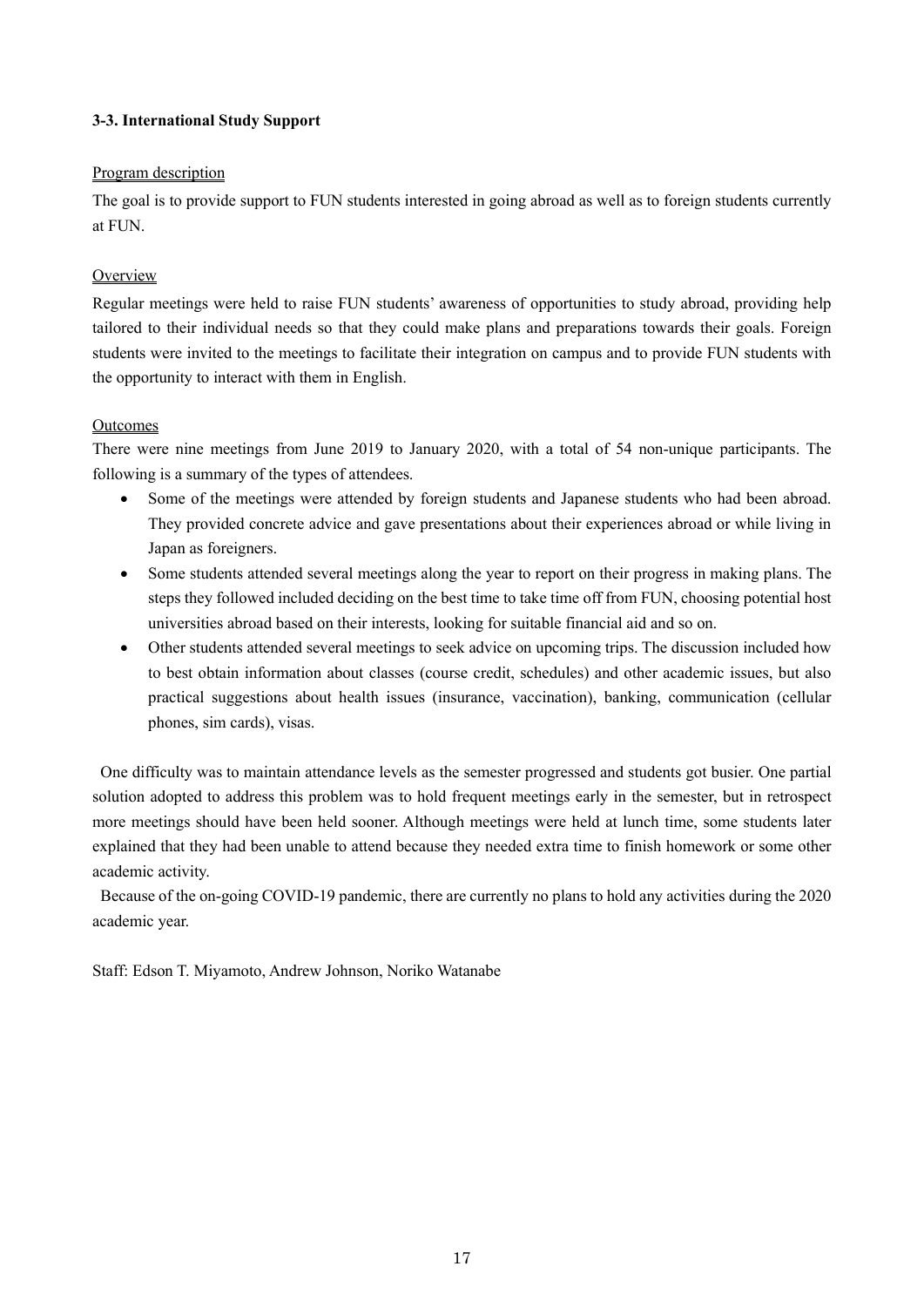# **4. Collaboration between courses and committees**

# **Self-evaluation for learning achievement**

# Program description

This initiative aims to foster collaboration between courses, committees, and those responsible for various subjects in investigating the current state of learning and to improve learning environments, methods, etc. This academic year, we conducted "Self-evaluation for learning achievement" for first to fourth-year students. The aim is that students to evaluate by themselves regarding learning goals in diploma policy and curriculum policy of FUN and be able to make a plan to achieve their own goal.

# **Overview**

We conducted survey twice. The first survey was for first to fourth-year students at duration of course registration in second semester, and the second survey was for graduates after they submitted their thesis. We created the following survey items based on diploma policy and curriculum policy of FUN. The response method was a 7 point scale which is "1. Not achieved at all" to "7. Well achieved".

1. Superior professional ability regarding Systems Information Science (Common to all courses) Superior professional ability regarding Systems Information Science (Courses Expertise): for over secondyear students

Superior professional ability regarding Systems Information Science (Graduation Study): for only fourthyear students

- 2. Inquisitiveness and Imagination to support healthy research attitudes
- 3. Expressiveness to support collaborative creativity and teamwork
- 4. Meta-cognitive ability to foster autonomous and continuous learning
- 5. Humane professionalism

For the first survey, based on the above self-evaluation, asked their own goal and plan to achieve of this semester by comments. For the second survey for graduates, while at college, asked what they achieved or growth, what they left undone, their plans for the future and requests for FUN by comments.

1. Superior professional ability regarding Systems Information Science<br>• Students acquire computational thinking, mathematical thinking, and design thinking. Reading comprehension, vocabulary acquisition, and writing skills both in Japanese and English are necessary to learn in a professional manner in all courses. If ist year compulsory subject]<br>• Students are encourage to be aware that they are a member of society, and are expected to acquire expertise for

autonomously conducting activities for the future. The Core Curriculum offers a wide-ranging education that becomes the basis for the understanding of things, making assumptions, and generating decisions. 【Core

Being able to perform creative communication activities using various media in the context of science, engineering, and design. 【Communication Subjects】<br>• Project Learning offered in the 3rd year teaches students how to locate a problem in society or the local or global

community and then solve the problem as a team. 【Systems Information Science training<sup>(</sup>Project Learning)】

1 Not achieved at all 2 3 4 5 6 7 Well achieved

# Manaba screen

# **Outcomes**

(1) The survey result for first to fourth-year students

There were 308 respondents (109 first-year students, 67 second-year students, 82 third-year students, 50 fourthyear students). The response rate was 29% (308 respondents / 1060 Manaba registants). The response data was totaled up by grade. The percentage of "Achieved" has increased with grades in all of survey items when centered 4 on the 7-point scale choices of achievement levels, under 3 is as "Not achieved at all", over 5 is as "Achieved".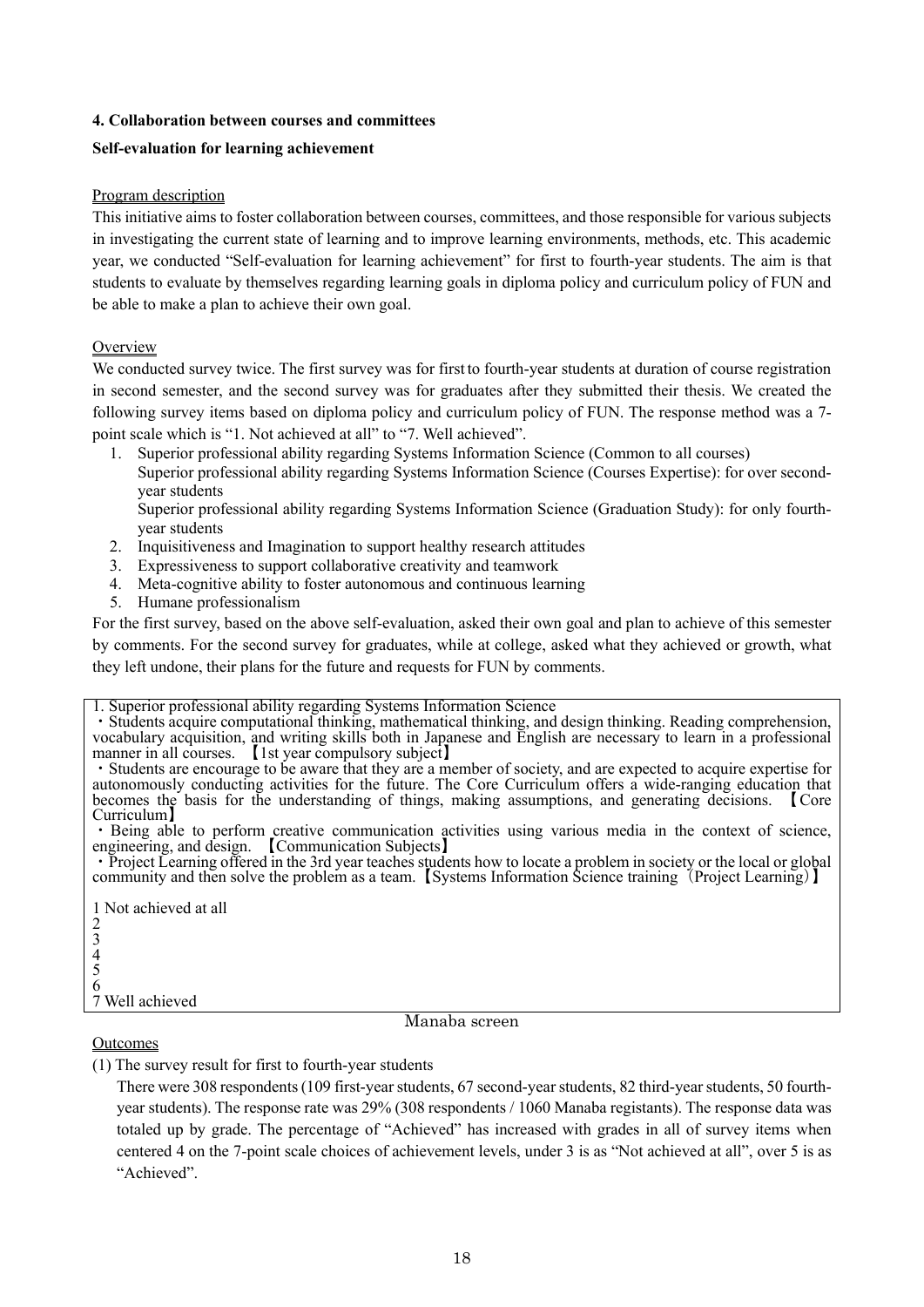

1. Superior professional ability regarding Systems Information Science (Common to all courses)

4. Meta-cognitive ability to foster autonomous and continuous learning

It was found that following inclinations regarding the goals or plans to achieve of this semester.

- From first-year students, there were many descriptions regarding course assignment, credit earning and GPA.
- From second-year students, there were descriptions reflected their learning state or were conscious of professional ability, more than the survey results of first-year students.
- From third-year students, there were many specific descriptions regarding Project-based Learning. It was also shown that regarding assigning graduation study, going to graduate school and employment.
- For fourth-year students, there were many descriptions regarding graduation study.
- Goals or plans that was in few words and lack concreteness occupied 30 to 40% of all.
- Only few students reflected diploma policy and curriculum policy to their own goal.

(2) The survey result for graduates

There were 180 respondents. The response rate was 89% (203 graduates). The percentage of over 5 "Achieved" in the 7-point scale was 76% in every survey item.



The survey result for graduates

Staff: Atsuko Tominaga, Kei Ito, Yuichi Katori, Toshio Kawashima, Yoh Shiraishi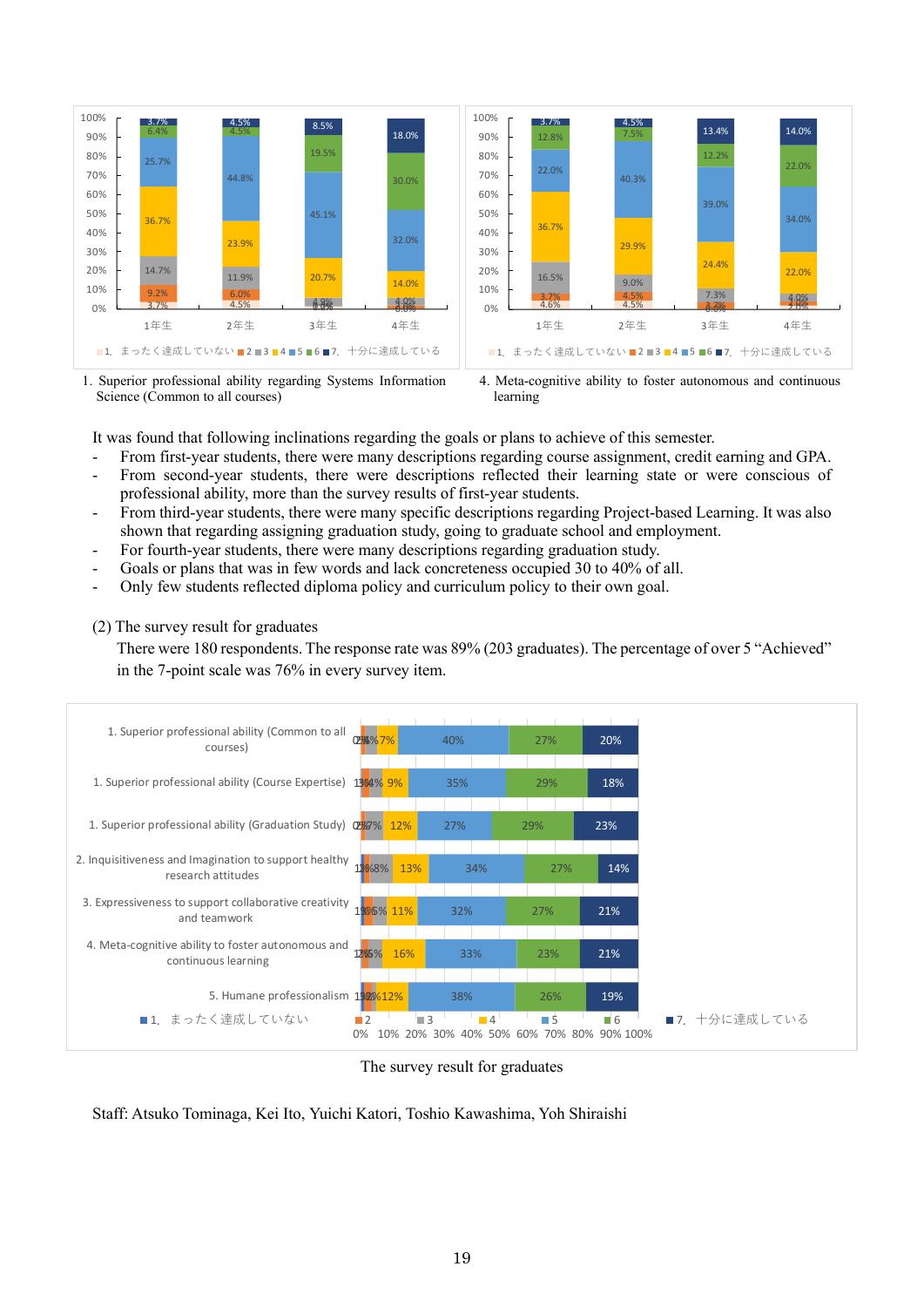### **5. Professional Development Activity**

### Program description

Professional development in Higher Education is considered important as its purpose is to assist Faculty with knowledge and competencies to help them become more effective and creative academics. Consequently, Future University Hakodate (FUN) generously supports the development of its academics as professionals in two capacities: research and education. Faculty at FUN are provided funding to conduct research in their specialism which, in turn, sustains the development of the university curricula, its students and its image. In addition, education at FUN is informed through CML and its education activities. To progress in an informed way in both research and education, Faculty are required to evolve as professionals. This is termed Professional Development. In CML, a Professional Development Working Group was initiated in AY2018 to formalize Professional Development at FUN. To gain an understanding of the status of Faculty, a pilot study of CML members was undertaken by requesting a list of academic publications. The purpose was to determine how the Professional Development Working Group could assist each individual Faculty member. The response in AY2018 was not as forthcoming as anticipated though, and some CML members did not volunteer information. Upon investigation it was found that some Faculty appeared to have limited, or even zero, peer-reviewed academic outputs such as journal publications. It was never the intention to compare Faculty, but simply to gain an understanding of what could be done, or needed to be done, to help individuals develop independently as professionals in Higher Education. A workshop to bring together CML Faculty to discuss these issues was undertaken, but attendance was low.

#### **Overview**

In AY 2019 the Professional Development Working Group's strategy was to attempt to engage Faculty with an external expert in Professional Development: Dr. Phillip Towndrow of the National Institute of Education, Singapore. A lecture/ workshop was provided by Dr. Towndrow in October 2019 and confidential one-to-one consultations provided. Again, the uptake was disappointingly low; even Faculty previously engaged in CML Professional Development prior to AY2018 did not attend. The funding for Dr. Towndrow was provided by Prof. Vallance's General Research funds plus support from CML education funding. This highlights the commitment of the Professional Development Working Group. However, with a lack of engagement by all CML Faculty, Professional Development at FUN will continue to be a challenge. It is therefore hoped that management at FUN can promote Professional Development, particularly to those who are deficient in academic research and education.

#### **Outcomes**

A 90-minute lecture/workshop by Dr. Towndrow was held on October 21, 2019. A total of 10 staff participated in the lecture/workshop; 8 CML members and 2 non-CML Faculty members. One-to-one consultations (30 minutes per person) were arranged with Dr. Towndrow on October 23, 2019. 7 CML members took advantage of the opportunity.

Staff: Michael Vallance, Damian Rivers, Michiko Nakamura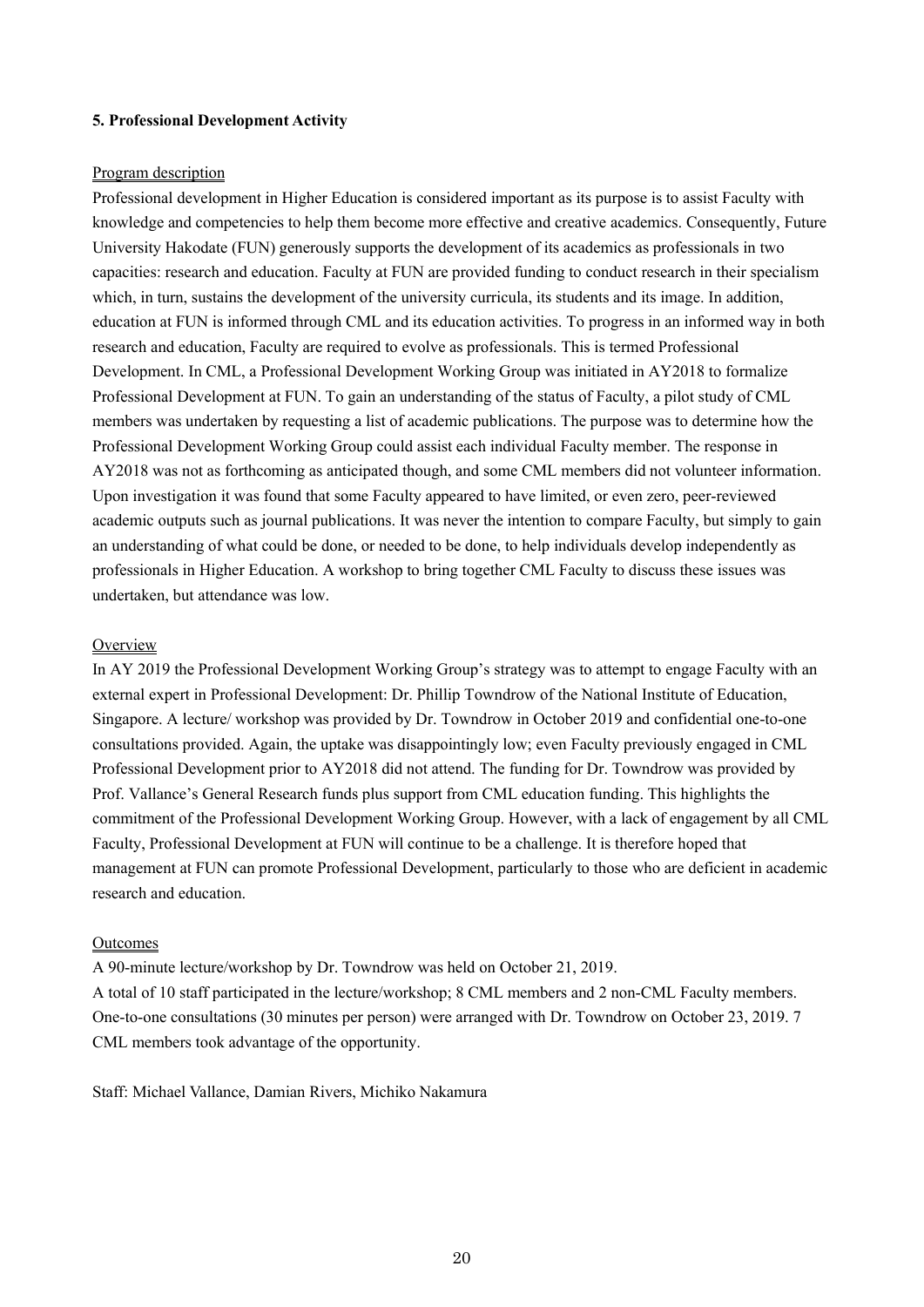### **6. Hokkaido District FD/SD Forum**

#### Program description

(Through Hokkaido District FD/SD Forum) While all teachers share awareness of faculty development, actively utilize class evaluation and continue to improve the quality of education through mutual evaluation training and publicity activities.

### **Overview**

The Hokkaido FDSD Forum was held at Hokkaido University on September 6-7. The purpose of this forum was sharing information about Faculty Development and Staff Development activities such as improving lectures and various works of academic faculty. This forum was held for faculty and staff members nationwide. Many examples of research and class practice ware reported. The Hokkaido FDSD Forum was hosted by Hokkaido FD/SD council and Center for Teaching and Learning, Hokkaido University.

In 2019, Future University Hakodate was the university of charge. The person in charge participated in the forum's steering committee several times. The forum's steering committee was held regularly from February to September. And the person in charge informed faculty and staff about the outline of the forum and called for participation. The person in charge took the role of the moderator of the individual presentation and gave a presentation about Active Learning.

After the forum was held, the committee discussed about issues for next year. The forum to be held on the first weekend of September every year. The following section show the activities of 2019 forum.

### Outcomes

The participants for the Hokkaido FDSD Forum were about 300 person who are related to higher education. The forum featured (1) Keynote speech and Open discussion, (2) Oral presentation and (3) Breakout session. Each activity is shown below.

### (1) Keynote speech and Open discussion

In the keynote speech and open discussion, visualization of learning outcomes was discussed. The title and speakers are as follows.

Keynote speech 'Visualization of learning outcomes and issues' ISHII, Kazuya (Utsunomiya University)

Open discussion 'Visualization of learning outcomes' MATSUOKA, Shinji (Hokkaido Bunkyo University) YAMAKITA, Takanori (Hokkaido Information University) TAKAMURA, Koji (National Institute of Technology, Asahikawa College)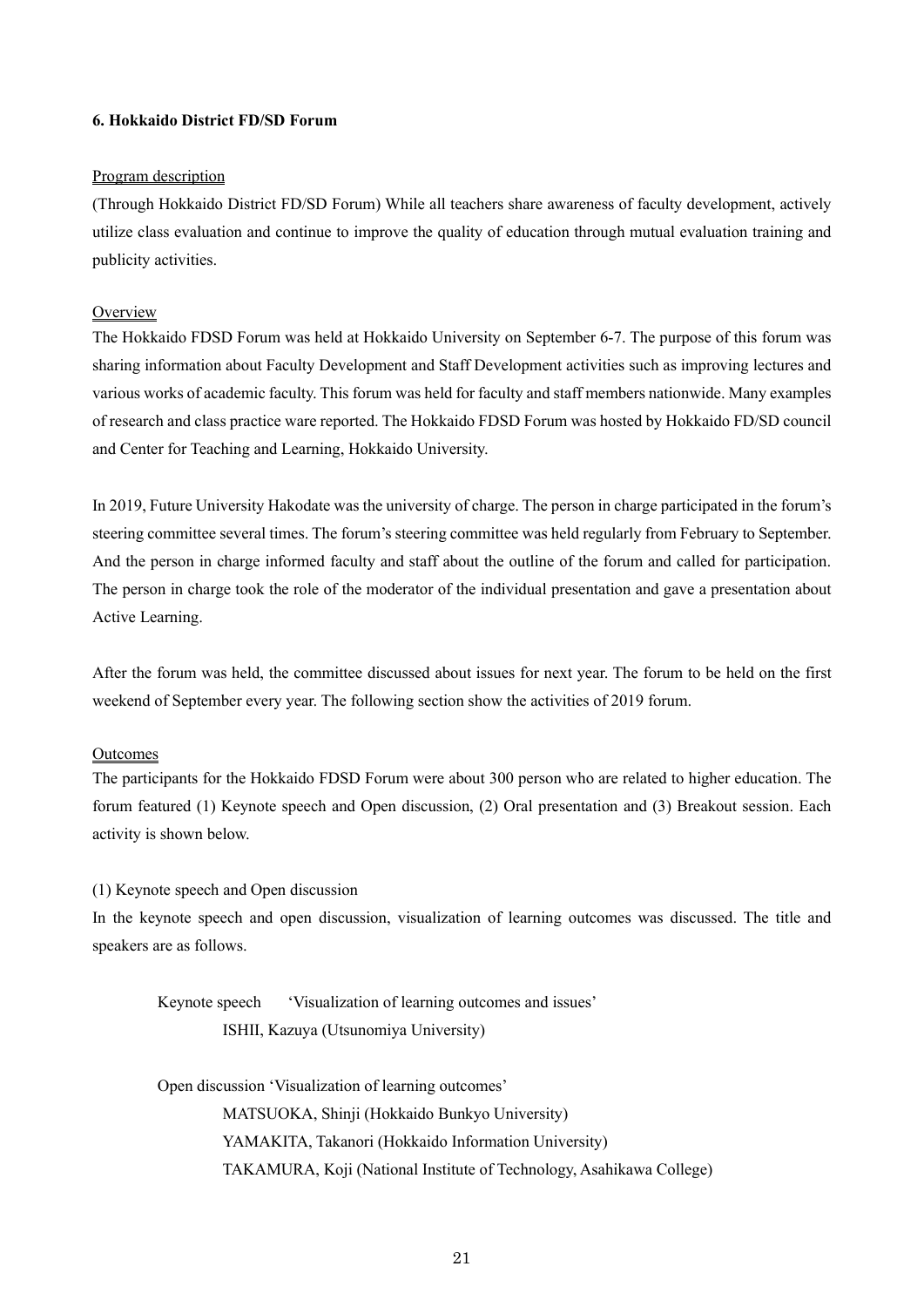(2) Oral presentation

In oral presentation session, activities at 21 higher education institutions were reported. Some of the reported themes were below.

First Year Education, Foreign Language Education, Class Observation for Faculty, Relation between High school and University, STEM Education, Active Learning, Questionnaire for Graduates, Skill Development Program for Staff

(3) Breakout session

In Breakout session, total 16 participants reported in 6 sections. The themes of each section are listed below. In addition, the person of charge made an oral presentation "Development and Practice of AL Learning Environments in a College of Information Studies" at section F 'Active Learning'.

Section A 'Third-term Institutional Certified Evaluation and Accreditation' Section B 'Project-Based Learning of Region' Section C 'Diversity of students, faculty and staff' Section D 'University Integration' Section E 'Relation between High School and University/examination' Section F 'Active Learning'

The activities and material of AY 2019 Hokkaido FDSD Forum can be found at the following URL.

Hokkaido FDSD Forum 2019 https://ctl.high.hokudai.ac.jp/20190906fdsdforum/

Hokkaido FDSD Forum 2019(publicity material) <https://ctl.high.hokudai.ac.jp/sys/wp-content/uploads/2019/07/HokkaidoFDSDForum2019.pdf>

Staff: Yoshihito Tsuji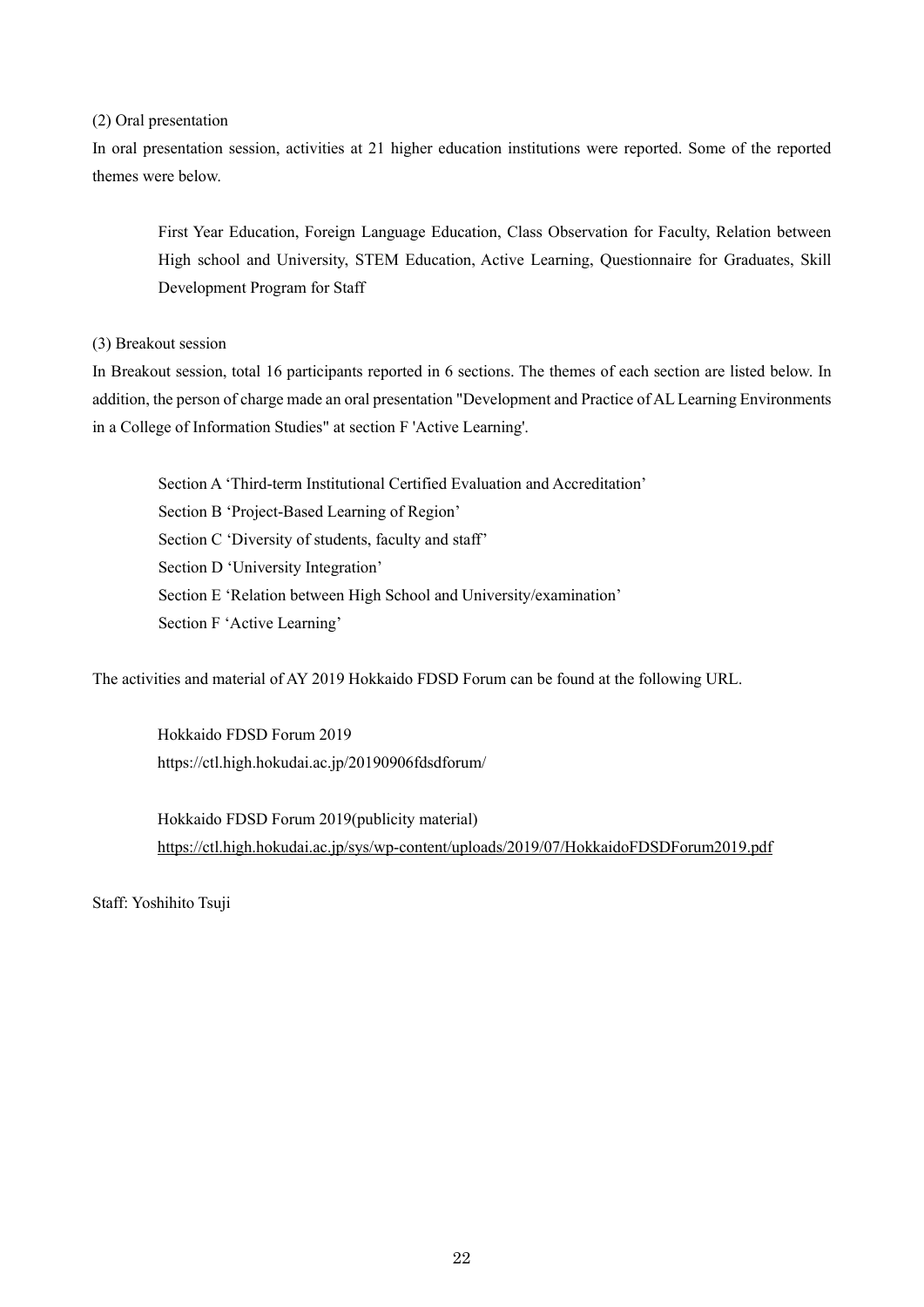### **7. Special Research**

# **7-1. Expectancy-Value Orientation and Meta-Learning Strategies: Predicting Virtual English Program (VEP) Achievement at FUN**

### Aim

This research identifies the predictors of VEP achievement drawn in relation to expectancy-value orientations and meta-learning strategies and asks: How do variations in student motivation (expectancy-value) and self-regulation (meta-learning strategies) impact academic achievement outcomes on the Virtual English Program (VEP)?

### Method

Quantitative data was collected from 198 second-year FUN students for descriptive, factorial, correlational and regressional analyses. Motivation (expectancy-value) was predominantly assessed through the Motivated Strategies for Learning Questionnaire (MSLQ) (Pintrich et al., 1993). Approaches to Learning were measured using the 52-item Revised Approaches to Studying Inventory (RASI) developed by (Entwistle & Ramsden, 1983). The measure uses a five-point scale to assess the tendencies of students to use deep, strategic and surface approaches to learning. While the 52-items can be used to reflect these three macro-level constructs (deep, strategic, and surface), there also exist several composite scales within each approach. VEP achievement was assessed through grades awarded within VEP by the program administrators across the first and second year of VEP study (i.e., VEP 1 and 2 in addition to VEP 3 and 4).

### Results

It is apparent that VEP outcomes are significantly impacted upon by differences in student motivation (expectancyvalue) and self-regulation (meta-learning strategies). These differences experience further shifts between the first and second year of VEP study. From the perspective of FUN student motivation, the most successful VEP students are those who adopt an ability-approach motivational profile. Rather than finding intrinsic enjoyment or satisfaction within the materials and tasks, these students are motivated by receiving favorable judgments of their competence by significant others such as teachers. Success is defined in relation to the feedback provided by significant others rather than being understood in self-referential terms. However, while significant in the first year of VEP study, the motivational impact of positive feedback declines into insignificance during the second year of VEP study. Questions should therefore be raised concerning the format and frequency of teacher feedback. After the first year of VEP study the positive feedback provided by teachers is ineffective to motivate students. In terms of self-regulation (meta-learning strategies) from the perspective of approaches to learning, consistent patterns were observable across the first and second year. During the first year of VEP study, the adoption of a deep approach to learning was a significant negative predictor of VEP achievement while a strategic approach was found to be a positive significant predictor VEP achievement. These outcomes suggest that the optimal approach to VEP study is more concerned with logistical rather than academic knowledge related aspects, with alertness to assessment being the dominant predictor of success. With the high-volume of tasks and deadlines given to students, adopting a deep approach to learning is prohibited thus explaining why outcomes reflect knowledge tested on a superficial or strategic level. A well-organized student who follows guidelines and instructions, but perhaps does not really understand the material is more likely to be successful within such an environment. VEP should consider teaching students the importance of those meta-learning strategies required for success (ideally in Japanese and informed by actual data) in addition to the English-language focused content. Overall, from this study several implications for VEP improvement can be drawn out and translated into positive and more robust educational practice.

See Special Research Report.

Staff: Damian Rivers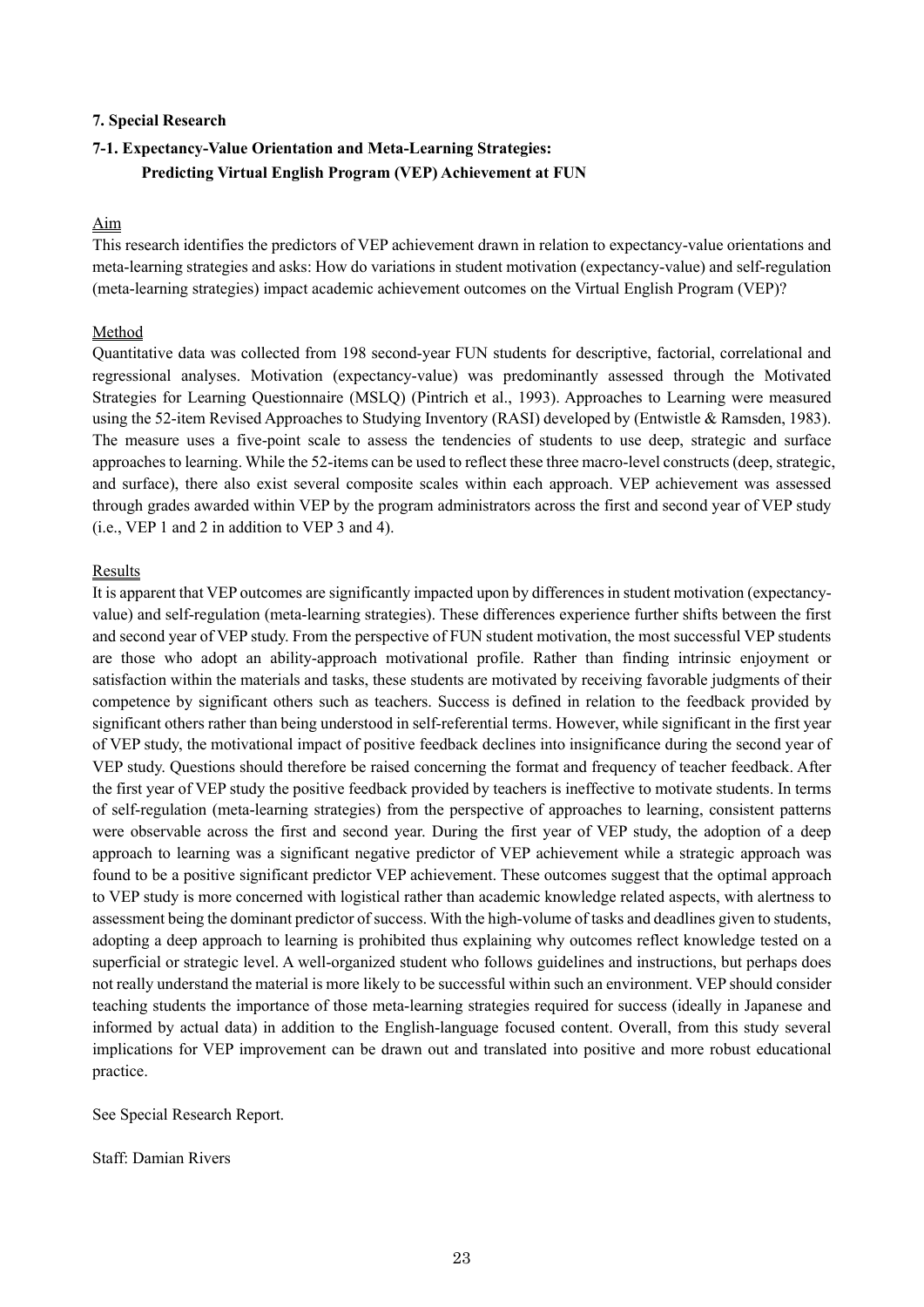#### **7-2. Development of a Logical Thinking Training System**

#### Introduction

It is said that writing classes started to be offered at universities from the beginning of the 1990s<sup>[1]</sup>. Currently, many universities hold classes in which one can learn how to write reports and papers[2]. However, information not being classified and organized at the outset, there being duplications, omissions, and gaps in the development of arguments. The absence of logical thinking skills like these are pointed out as problems that come before issues of writing skills.

Selective drills using a computer are a type of training that develops logical thinking ability. Tominaga and Jin<sup>[3]</sup> developed an argument training system based on the argument model proposed by the philosopher Toulmin, which comprises claims, data, and warrants (Figure 1). The claim is the writer's idea, and data are facts that constitute evidence for the claim. A warrant plays the role of logically connecting the claim and data, and shows why that claim



Figure 1 Triangle logic model

is supported by that data. This argument training is a multiple-choice system whereby the most appropriate warrant that matches the claim and data presented on the display is selected. In the case of an incorrect answer, the reason is immediately provided as feedback, and one does not proceed to the next question until the correct answer. An evaluation of the essays written by the experiment participants before and after training showed that they could form more appropriate arguments after training than before. This indicates the possibility of training the logical thinking capacity necessary for writing sentences, such as organizing and classifying information, by using the multiple-choice drill teaching material.

The purpose of this study is to develop a multiple-choice drill type training system with the learning management system Moodle in order to develop logical thinking capacity. The study duration is scheduled to be four years. In the first year, we will 1) conduct trial tests and verify the test problems, and 2) build the computer system environment.

#### Method

The tests were conducted in April 2019 using manaba's quiz feature. The respondents were 260 students who took the first-year compulsory course "Science and Technology Literacy." The test questions consisted of four sections: vocabulary, conjunctive relations, paragraph coherence, and arguments.

The first section, vocabulary, contained questions in which the meaning of the presented word was selected from several options. The words were extracted from the textbooks for "Analysis," "Introduction to Information Presentation," and "Science and Technology Literacy," which are compulsory classes for the first year, and the options were created based on a thesaurus. There were 20 questions. The second section, conjunctive relations, contained questions in which one had to select which of the following the presented sentence represents: addition, selection, paraphrase, exemplification, condition, concession condition, reason, or result. The questions were extracted from "4-1 Various Conjunctive Relations" of Shigeki Noya's "Japanese Seminar for Adults". There were 10 questions. The third section, paragraph coherence, contained questions in which one had to select the sentences in a paragraph that were not related to the topic sentence. The paragraphs were extracted from "Chapter 3 Assembling Paragraphs" of Keiichi Abe and Atsuko Tominaga's "Communicative Japanese" Exercise Book. There were three questions. The fourth section, arguments, contained questions based on Toulmin's argument model. Questions in which one had to show the claim and data and select an appropriate warrant from the options were used. The questions were from Tominaga and Kami [6]. There were 12 questions.

In these questions, conjunctive relation, paragraph coherence, and argument are related to logical thinking capacity. Vocabulary is not logical thinking capacity, but a significant lack of vocabulary may impede logical thinking. Vocabulary is positioned as a basic aptitude that supports logical thinking.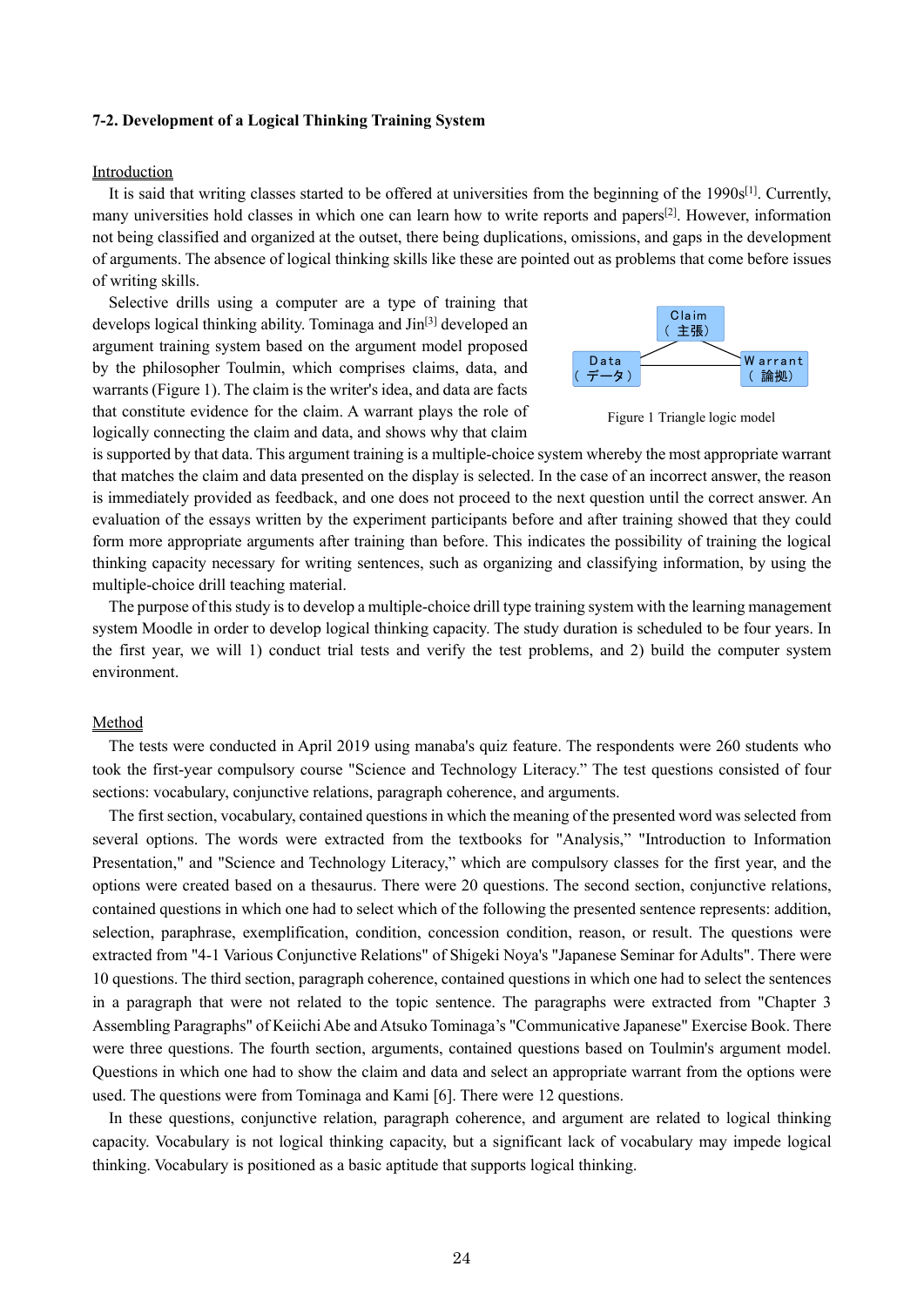### **Results**

(1) Examination of test score results and reliability of questions

The test was taken by 252 of the 260 people who completed "Science and Technology Literacy." The answer data was scored as 1 point for each question according to manaba's automatic scoring, with a perfect score of 45 points. Students retaking the course sat the same test in the previous year; hence, they were excluded from analysis, and the answer data of 243 first graders were analyzed.

In order to confirm the reliability of the test questions, we first conducted a GP analysis. The results showed that there was no significant difference between the upper and lower groups of a total of eight questions: four vocabulary questions, one conjunctive relation question, one paragraph coherence question, and two argument questions.

In addition, Cronbach's  $\alpha$  coefficient was calculated for each section. The  $\alpha$  coefficient for all 45 questions was 0.595, but the  $\alpha$  coefficient for 37 questions excluding the above 8 was 0.608.

(2) Relationship between sections

Since the  $\alpha$  coefficient was improved, we analyzed the association of the sections vocabulary, conjunctive relations, paragraph coherence, and arguments using a structural equation model targeting the 37 questions. IBM AMOS 25 was used for the analysis. The model in Figure 2 was created because vocabulary is a basic aptitude that supports logical





thinking, with the total score for each section as the observation variable. The analysis results showed that the path from vocabulary to paragraph coherence was not significant. The goodness-of-fit indexes were GFI =  $0.973$ , AGFI  $= 0.909$ , CFI = 0.751, RMSEA = 0.119, and AIC = 26.499.

Then, as a result of modifying the model according to the AMOS modification instruction as shown in Figure 3, the goodness-of-fit index was improved to GFI =  $0.997$ , AGFI = 0.984, CFI = 1.000, RMSEA = 0.000 and AIC = 17.435. As a result of checking against the indices of Toyota [4], Figure 3 was regarded to conform and was selected as the final model.

In the model of Figure 3, a significant positive path was drawn from the vocabulary to conjunctive relations and argument, and a significant positive path from argument to paragraph coherence. In addition, there was a significant positive correlation between conjunctive relations and argument.



A significant positive path was drawn from vocabulary to conjunctive relations and argument, suggesting that vocabulary influences the ability to consider conjunctive relations and reasoning. Moreover, the significant positive correlation with the conjunctive relations questions that consider reasons and consequences may have been because the reasoning "why is this claim established from this data" is considered in the argument questions.

Staff: Atsuko Tominaga, Kei Ito